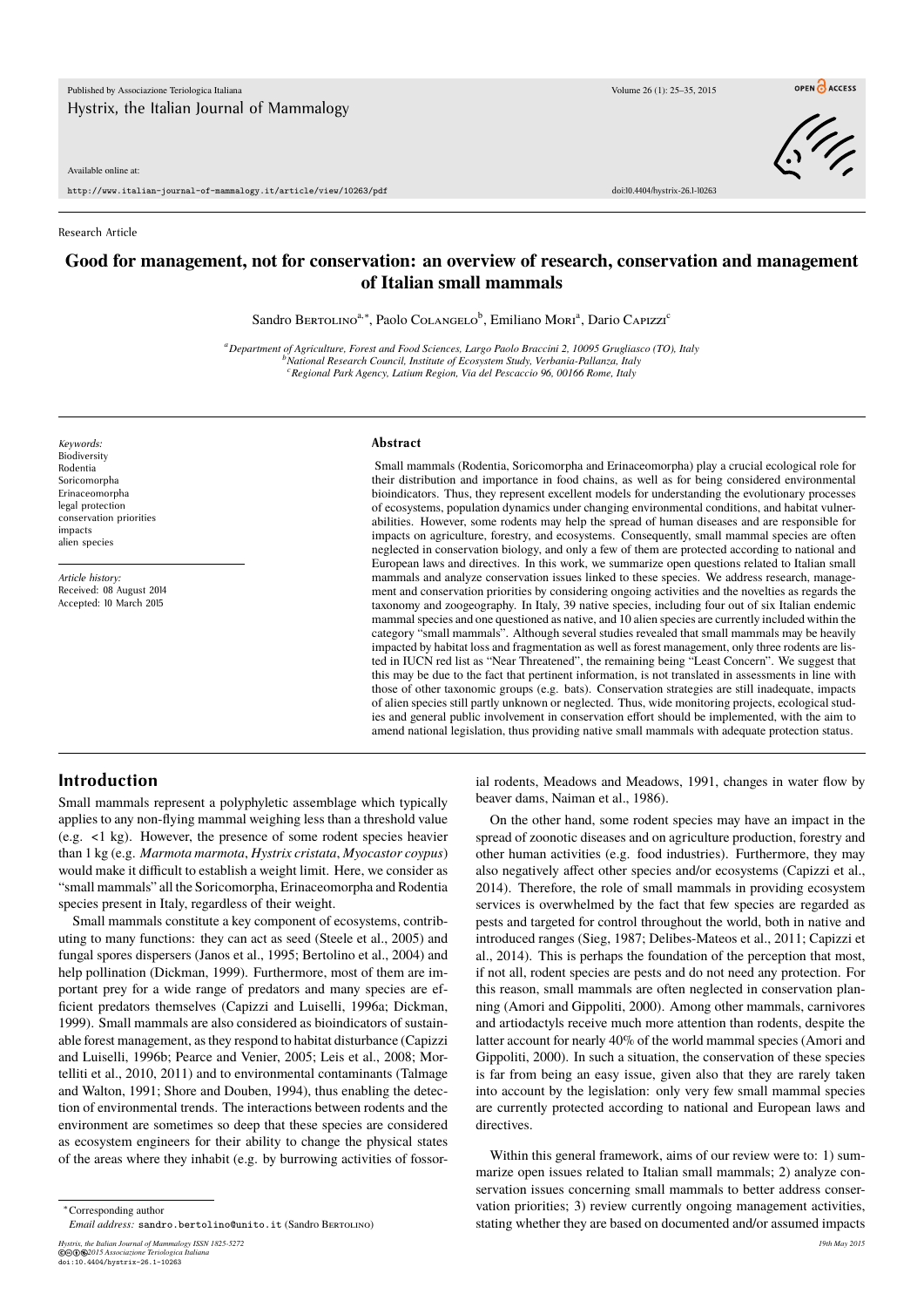Table 1 – Native Italian small mammals: \* endemic species; \*\* species with a range centred in Italy and extended for a small part to neighbouring countries; \*\*\* considered as introduced. National red list reports the IUCN categories for Italy: LC = Least Concern; NT = Near Threatened; DD = Data Deficient.

| Family      | <b>Species</b>           | Vernacular name                   | <b>National Red List</b> |
|-------------|--------------------------|-----------------------------------|--------------------------|
| Erinaceidae | Erinaceus europaeus      | European hedgehog                 | LC                       |
|             | Erinaceus roumanicus     | White-breasted hedgehog           | LC                       |
| Talpidae    | Talpa europaea           | European mole                     | LC                       |
|             | Talpa romana*            | Roman mole                        | LC                       |
|             | Talpa caeca **           | Blind mole                        | DD                       |
| Soricidae   | Sorex alpinus            | Alpine shrew                      | LC                       |
|             | Sorex antinorii **       | Valais shrew                      | <b>DD</b>                |
|             | Sorex minutus            | Eurasian pigmy shrew              | LC                       |
|             | Sorex samniticus *       | Apennine shrew                    | LC                       |
|             | Suncus etruscus          | White-toothed pygmy shrew         | LC                       |
|             | Neomys anomalus          | Southern water shrew              | DD                       |
|             | Neomys fodiens           | Eurasian water shrew              | DD                       |
|             | Crocidura leucodon       | <b>Bicolored</b> shrew            | LC                       |
|             | Crocidura pachyura       | North African white-toothed shrew | DD                       |
|             | Crocidura sicula *       | Sicilian shrew                    | LC                       |
|             | Crocidura suaveolens     | Lesser white-toothed shrew        | LC                       |
| Sciuridae   | Sciurus vulgaris         | Eurasian red squirrel             | LC                       |
|             | Marmota marmota          | Alpine marmot                     | LC                       |
| Gliridae    | Dryomys nitedula         | Forest dormouse                   | LC                       |
|             | Eliomys quercinus        | Garden dormouse                   | NT                       |
|             | Glis glis                | Edible dormouse                   | LC                       |
|             | Muscardinus avellanarius | Hazel dormouse                    | LC                       |
| Cricetidae  | Arvicola amphibius       | European water vole               | NT                       |
|             | Arvicola scherman        | Fossorial water vole              | DD                       |
|             | Chionomys nivalis        | European snow vole                | NT                       |
|             | Microtus agrestis        | Field vole                        | LC                       |
|             | Microtus arvalis         | Common vole                       | LC                       |
|             | Microtus brachycercus *  | Calabria pine vole                | LC                       |
|             | Microtus liechtensteini  | Liechtenstein's pine vole         | LC                       |
|             | Microtus multiplex **    | Alpine pine vole                  | LC                       |
|             | Microtus savii **        | Savi's pine vole                  | LC                       |
|             | Microtus subterraneus    | European pine vole                | LC                       |
|             | Myodes glareolus         | Bank vole                         | LC                       |
| Muridae     | Apodemus agrarius        | Striped field mouse               | LC                       |
|             | Apodemus alpicola        | Alpine field mouse                | LC                       |
|             | Apodemus flavicollis     | Yellow-necked field mouse         | LC                       |
|             | Apodemus sylvaticus      | Long-tailed field mouse           | LC                       |
|             | Micromys minutus         | Eurasian harvest mouse            | LC                       |
| Hystricidae | Hystrix cristata ***     | Crested porcupine                 | LC                       |
|             |                          |                                   |                          |

and identifying future intervention priorities; 4) examine the recent acquisitions in taxonomical and zoogeographical terms; 5) propose legislative measures to promote conservation and management of Italian small mammals.

# **1. Are conservation priorities properly set?**

## **More endemic species than all mammals**

The list of Italian small mammals was compiled using Amori et al. (2008) and Rondinini et al. (2013) as references. Currently, 39 native species grouped in seven families are included within the category "small mammals" in Italy (Tab. 1): Erinaceidae (n=2), Talpidae (n=3), Soricidae (n=11), Sciuridae (n=2), Gliridae (n=4), Cricetidae (n=11), Muridae (n=5), and Hystricidae (n=1). According to genetic, archeozoological, and paleontological evidences the crested porcupine *Hystrix cristata* could be considered as introduced from North Africa, maybe as a game species during the Middle ages (Trucchi and Sbordoni, 2009; Masseti et al., 2010; for a review, see Mori et al., 2013; but see Angelici et al., 2003 for an alternative hypothesis). The Udine shrew *Sorex arunchi* is not recognized anymore as a valid species, as morphological (Wilson and Reeder, 2005) and genetic (Yannic et al., 2012) differences between this species and the Valais shrew *S. antinori* are weak. Accordingly, the validity of *Arvicola scherman* as a proper species is currently debated, but we retained it in our screening, as no definitive explanation has been claimed yet (Kryštufek et al., 2014). Recently, Gippoliti (2013), in a thoughtful and provocative paper, based on a screening of the published literature, proposed to increase to 131 species the list of the Italian mammals, with 20 introduced, and 15 possible endemic species. According to this paper, Italian small mammals would arise to 56 species. Although some of the putative species identified by Gippoliti (2013) are likely to represent only isolated populations and not good species, there is no doubt that the current taxonomic knowledge of the Italian small mammals needs a thorough revision.

Rodents and Soricomorpha include four out of six Italian endemic mammal species (Tab. 1); the others are the Apennine hare *Lepus corsicanus* and the Sardinian long-eared bat *Plecotus sardus*. Three rodents (*Eliomys quercinus*, *Arvicola amphibius*, *Chionomys nivalis*) are included in the category Near Threatened in the Italian red list (Tab. 1); however, for five Soricomorpha (*Crocidura pachyura*, *Talpa caeca*, *Neomys anomalus*, *N. fodiens*, *Sorex antinorii*) and one rodent (*Apodemus alpicola*), the knowledge on abundance and distribution was considered as being too limited to assess their conservation status and thus they were included in the category Data Deficient (Fig. 1a). The Eurasian red squirrel *Sciurus vulgaris* is still included in the category Least Concern in the Italian red list, although it is currently threatened in at least five Italian regions (Piedmont, Liguria, Lombardy, Veneto and Umbria), where introduced populations of the competitive grey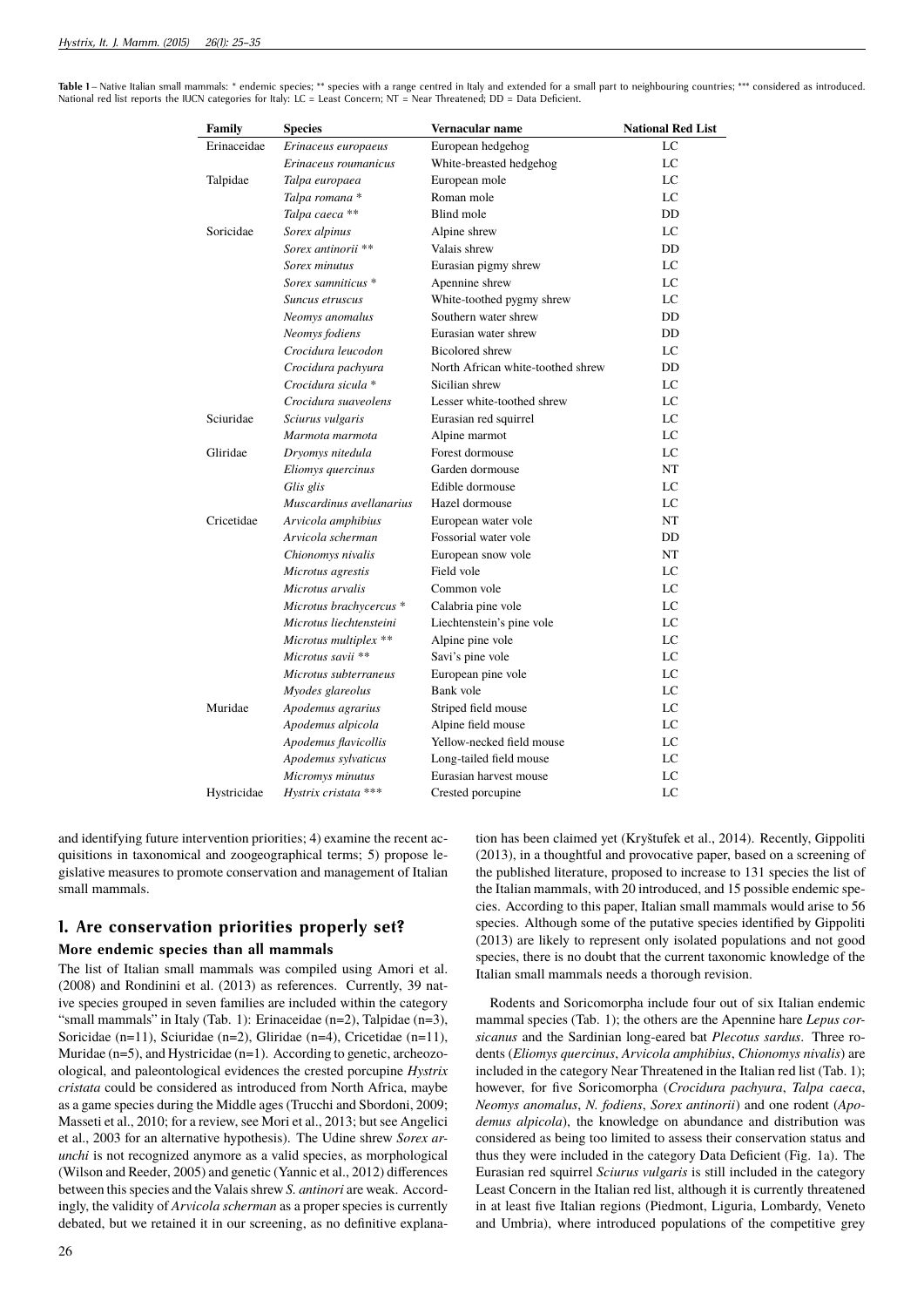

Figure 1 – IUCN Red List categories for a) Italian native small mammals; b) Italian native small mammals and Chiroptera (in percentages). Number in parentheses are referred to the number of species with each threat category in each mammal group. LC = Least Concern; NT = Near Threatened; VU = Vulnerable; EN = Endangered; CR = Critically Endangered; RE = Regionally Extinct; DD = Data Deficient.

squirrel *Sciurus carolinensis* are expanding (Martinoli et al., 2010; Bertolino et al., 2014a); therefore, its IUCN status may change in the next future in the absence of an effective management strategy of the grey squirrel.

Listing species as "threatened" in the IUCN Red List requires to evaluate the reduction in the geographic range and population size of the species. These data are in many cases not available for small mammals. Even the knowledge on the ecology and biology of these species is still scanty (Amori et al., 2008). Many species are extremely elusive (e.g. *Neomys* spp.; Churchfield et al., 2000; Čepelka et al., 2011), hard to be trapped (e.g. *Talpa caeca*; Di Febbraro and Loy, 2014), occurring at low densities (e.g. *E. quercinus*, Bertolino et al., 2001; *S. vulgaris*, Wauters et al., 2008), and/or have nocturnal habits (*E. quercinus*, Bertolino, 2007; *H. cristata*:, Mori et al., 2014a), all aspects which make field studies challenging. This lack of data makes it difficult any quantitative assessment of populations and geographical ranges; thus, conservation ranking for this group of species is mainly based on expert judgement (Temple and Terry, 2007). Bertolino et al. (2014b) proposed a new ranking system for small mammals, based on their degree of vulnerability and their conservation value, which could be used when species needs to be evaluated for further investigation or conservation actions.

#### **A legal perspective**

From a legal perspective, the currently available tools for species conservation are largely unsatisfactory. For small mammals, Italian national law N. 157/1992 recorded as especially protected (Art. 2.4) only the species listed in the Bern Convention (Annex II, *H. cristata*) and in the Habitat Directive 92/43/CEE (All. IV: *Crocidura sicula*, *Muscardinus avellanarius*, *Dryomys nitedula* and *H. cristata*), as well as those identified as endangered by possible special decrees by the President of the Council of Ministers. The same Italian law declares as "protected" all mammals and birds living in Italy. However, these standards explicitly exclude from the legal protection moles, rats, mice and, voles (Art. 2.2). Accordingly, the Near Threatened *E. quercinus* is excluded from the "especially protected" species, and many introduced species (e.g. *S. carolinensis*) are more safeguarded than native ones. Only in 2014 the law was amended indicating that introduced species should be managed toward eradication or control, also removing legal protection to coypu. Indeed, the near endemic blind mole *T. caeca* and the rarest (or at least poorly known) Italian voles (*A. amphibius*, *A. scherma*n and *C. nivalis*) are excluded from any form of legal protection, and no permission is required for their numerical control.

## Similar gaps, different concerns: the case study of small **mammals and bats**

In spite of the same knowledge gaps shared with small mammals, Chiroptera, including 33 species distributed throughout Italy, are especially protected. All species are listed in both the Bern Convention (Annex II, with the exception of *Pipistrellus pipistrellus*) and in the Habitats Directive (Annexes II and IV), being also especially protected by the National Law 157/1992. Moreover, Italy adhered to the European Bat Agreement for the conservation of European bats population, through the National Law 104/2005. An analytical comparison of Red List Categories assessed for Italian Chiroptera and small mammals (Rodentia, Soricomorpha and Erinaceomorpha) (Fig. 1b) revealed that: 1) the relative proportion of Data Deficient species is very similar between Chiroptera and small mammals (15.1% and 18.4% respectively), and did not differ statistically (Yates corrected  $\chi^2_{(1)}$ =0.09, *p*=0.76); 2) The number of RE (Regionally Extinct) species is only slightly higher for Chiroptera (1 and 0 respectively); it is noteworthy that the only RE species is *Rhinolophus blasii*, a Balcanic species, with only a marginal occurrence in Italy (Jacobs et al., 2008); 3) building a 2×2 contingency table with the frequencies of Chiroptera and small mammals species in the LC (Least Concern) category against those in the remaining threat categories (i.e. Near Threatened, Vulnerable, Endangered, and Critically Endangered), revealed the presence of statistically significant differences (Yates corrected  $\chi^2$ =33.5, *p*<0.0001). Therefore, in spite of similar knowledge gaps and extinction rates, the allocation of the threat categories was significantly skewed in favour of bats.

## **2. A conservation perspective**

According to the IUCN assessment, the most important threat to European terrestrial mammals is habitat loss and degradation, followed by pollution and human disturbance (Temple and Terry, 2007); habitat loss is the most severe threat also at the global level followed by human environmental exploitation (Viè et al., 2009). To evaluate the main pressure that may affect the Italian small mammals, we checked both national and global IUCN red lists reporting threat factors identified by experts for each species.

In detail, Italian threats have been reported only when different from the global ones (Tab. 2). We also checked the last Italian report (2013), produced within the framework of the Habitat Directive, which includes three rodents and one Soricomorpha. Threats are listed for 8 (20.5%) out of 39 species according to the global red list, for 26 (66.7%) according to the Italian red list; respectively, 23 (59.0%) and 10 (25.6%) species are considered not affected by serious threats, and 8 (20.5%) and 3 (7.75%) are listed as data deficient. For two species (*Apodemus alpicola* and *Arvicola scherman*), data are lacking both at the global and Italian scale.

The main threat is represented by habitat alteration, affecting 18 species (46.2%), immediately followed by environmental pollution, affecting the survival of 14 species (35.9%). The first category includes both habitat loss and fragmentation, in terrestrial and freshwater environments. For instance, deforestation mainly threaten arboreal species, such as the red squirrel, edible and hazel dormice (Capizzi et al., 2002, 2003; Mortelliti et al., 2009, 2014; for a review see Mortelliti et al., 2010), while spatial and temporal allocation of logging may affect the survival of forest shrews, mice and voles (Capizzi and Luiselli, 1996b; Mortelliti and Boitani, 2009). Species typical of meadows and prairies (e.g. wild mice, harvest mice and blind moles) are impacted by mowing and/or cattle grazing or, conversely, by the disappearance of the pastures because of the re-colonization of the forest. On the other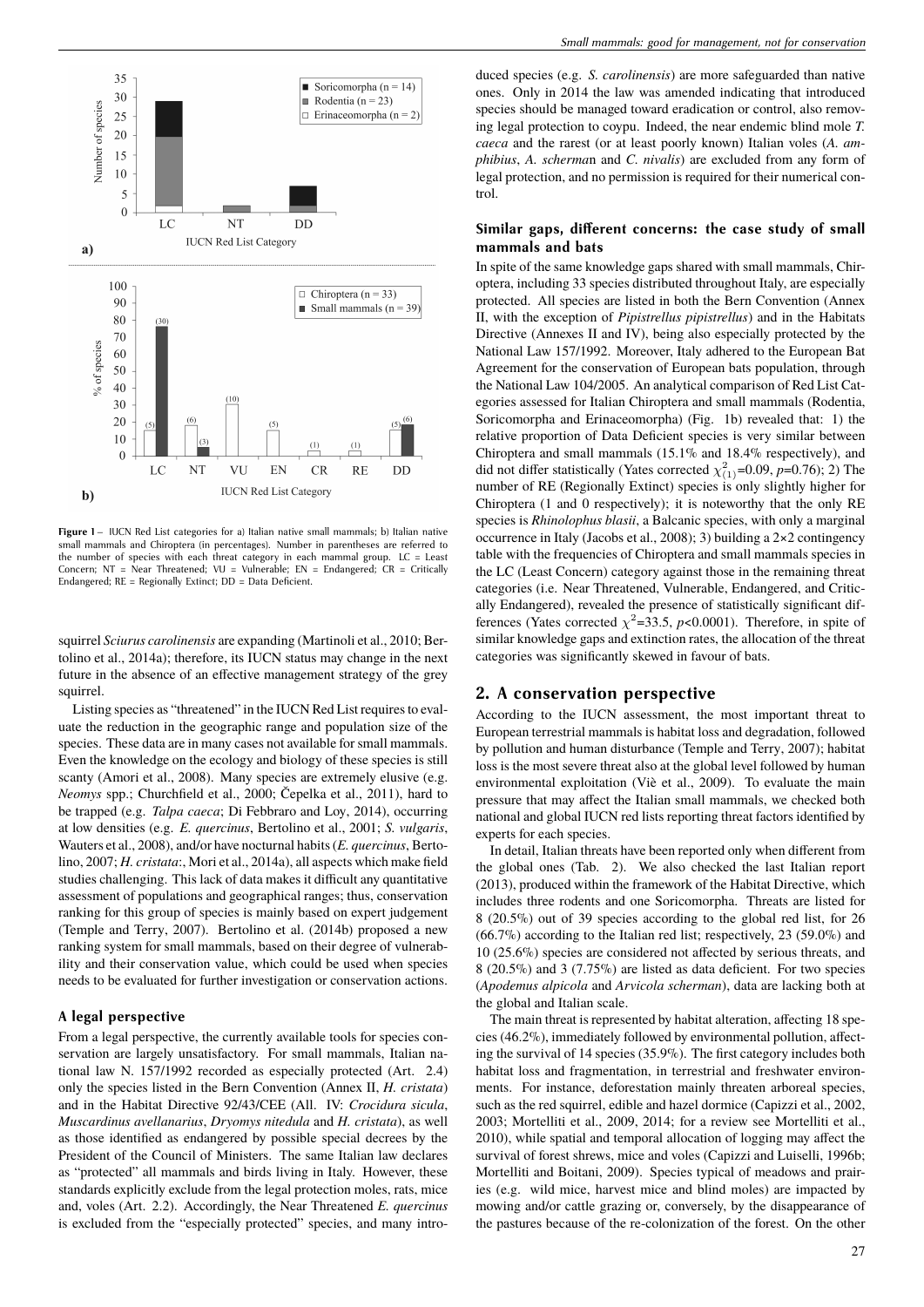Table 2 – Threat factors listed in the Italian (IT) and global (GL) IUCN red lists and in the last Habitat Directive Assessment (Hab). Threats in the Italian red list are reported only when different from the global red list. Question marks underline potential threats.

| <b>Species</b>                                |                                |                            |                       | <b>Threats</b>   |                     |                     |                      |              | <b>Notes</b>                                                         |
|-----------------------------------------------|--------------------------------|----------------------------|-----------------------|------------------|---------------------|---------------------|----------------------|--------------|----------------------------------------------------------------------|
|                                               | Habitat loss/<br>fragmentation | Environmental<br>pollution | Population<br>control | Alien<br>species | Poaching            | Road-<br>killing    | No serious<br>threat | No data      |                                                                      |
| Erinaceus europaeus                           |                                | IT                         |                       |                  |                     | IT?                 | GL                   |              | Use of biocides and<br>chemical products in<br>agriculture (locally) |
| Erinaceus roumanicus                          |                                |                            |                       |                  |                     | IT?                 | GL                   |              |                                                                      |
| Talpa europaea                                |                                | IT                         |                       |                  |                     |                     | GL                   |              | Use of biocides and<br>chemical products in<br>agriculture (locally) |
| Talpa romana                                  |                                | IT?                        |                       |                  |                     |                     | GL                   |              | Use of biocides and<br>chemical products in<br>agriculture (locally) |
| Talpa caeca                                   | IT                             |                            |                       |                  |                     |                     |                      | GL           |                                                                      |
| Sorex alpinus                                 | IT                             | IT                         |                       |                  |                     |                     | GL                   |              | Use of biocides                                                      |
| Sorex antinorii                               | IT?                            | IT?                        |                       |                  |                     |                     |                      | GL           |                                                                      |
| Sorex minutus                                 |                                |                            |                       |                  |                     |                     | GL                   |              |                                                                      |
| Sorex samniticus                              |                                | IT                         |                       |                  |                     |                     | GL                   |              |                                                                      |
| Suncus etruscus                               |                                | IT                         |                       |                  |                     |                     | GL                   |              | Use of biocides and<br>chemical products in<br>agriculture (locally) |
| Neomys anomalus                               | IT?                            | IT?                        |                       |                  |                     |                     |                      | GL           | Use of biocides and<br>water pollution                               |
| Neomys fodiens                                | IT?                            | IT?                        |                       |                  |                     |                     |                      | GL           | Use of biocides and<br>water pollution                               |
| Crocidura leucodon                            |                                | GL                         |                       |                  |                     |                     | IT                   |              | Use of biocides                                                      |
| Crocidura pachyura                            | IT                             |                            |                       | $IT$ ?           |                     |                     |                      | GL           | Interaction with rats                                                |
| Crocidura sicula                              | IT/Hab                         | IT/Hab                     |                       |                  |                     |                     | GL                   |              | Use of biocides<br>in smaller islands<br>around Sicily               |
| Crocidura suaveolens                          | IT                             | IT                         |                       |                  |                     |                     | GL                   |              | Use of biocides                                                      |
| Sciurus vulgaris                              | GL/IT                          |                            |                       | IT               |                     |                     |                      |              | Competition with<br>Sciurus carolinensis                             |
| Marmota marmota                               |                                |                            |                       |                  |                     |                     | GL/IT                |              |                                                                      |
| Dryomys nitedula                              | GL/IT                          |                            |                       |                  |                     |                     |                      | Hab          | Deforestation and<br>forest burning                                  |
| Eliomys quercinus                             | GL/IT                          |                            |                       |                  |                     |                     |                      |              | Particularly for<br>populations in islands                           |
| Glis glis                                     | GL/IT                          |                            |                       |                  |                     |                     |                      |              | Unknown status for<br>Sardinian population                           |
| <b>Muscardinus</b><br>avellanarius            | GL/IT/Hab                      |                            |                       |                  |                     |                     |                      |              | Deforestation and<br>forest burning                                  |
| Arvicola amphibius                            | GL/IT                          | GL                         |                       |                  |                     |                     |                      |              | Water pollution                                                      |
| Arvicola scherman                             |                                |                            |                       |                  |                     |                     |                      | <b>GL/IT</b> |                                                                      |
| Chionomys nivalis                             | IT                             |                            |                       |                  |                     |                     | GL                   |              |                                                                      |
| Microtus agrestis                             |                                |                            |                       |                  |                     |                     | $\operatorname{GL}$  |              |                                                                      |
| Microtus arvalis                              |                                |                            |                       |                  |                     |                     | GL/IT                |              |                                                                      |
| Microtus brachycercus                         |                                |                            |                       |                  |                     |                     | $\operatorname{IT}$  | GL           |                                                                      |
| Microtus leichtensteini<br>Microtus multiplex |                                |                            |                       |                  |                     |                     | GL/IT<br>GL/IT       |              |                                                                      |
| Microtus savii                                |                                |                            | GL/IT                 |                  |                     |                     |                      |              | Crop damages                                                         |
| Microtus subterraneus                         |                                |                            |                       |                  |                     |                     | GL/IT                |              |                                                                      |
| Myodes glareolus                              |                                |                            |                       |                  |                     |                     | GL/IT                |              |                                                                      |
| Apodemus agrarius                             | IT                             |                            |                       |                  |                     |                     | GL                   |              |                                                                      |
| Apodemus alpicola                             |                                |                            |                       |                  |                     |                     |                      | GL/IT        |                                                                      |
| Apodemus flavicollis                          |                                |                            |                       |                  |                     |                     | GL/IT                |              |                                                                      |
| Apodemus sylvaticus                           | IT                             | IT?                        |                       |                  |                     |                     | $\operatorname{GL}$  |              | Habitat loss by<br>cattle grazing                                    |
| Micromys minutus                              | IT                             |                            |                       |                  |                     |                     | GL                   |              | Habitat loss by<br>mowing                                            |
| Hystrix cristata                              |                                |                            |                       |                  | $\operatorname{IT}$ | $\operatorname{IT}$ | $\operatorname{GL}$  |              |                                                                      |

hand, water quality affects the survival of the sensitive water shrews (Greenwood et al., 2002) and water voles (Barreto et al., 1998; Rushton et al., 2000), although data for these species from Italy are still lacking. Alien species may also play an important role for the conservation of some small mammal species. Grey squirrels *Sciurus carolinensis* are replacing the native red squirrel *Sciurus vulgaris* (Bertolino et al., 2014a)), while interaction with rats may threaten the survival of Mediterranean shrew *Crocidura pachyura* in Pantelleria and possibly in Sardinia (http://www.iucn.it/scheda.php?id=-344640608). Introduced American minks *Neovison vison* exert a strong predation upon water voles *Arvicola amphibius* in Great Britain (Woodroffe et al., 1990; Rushton et al., 2000); this alien carnivore is also present in at least four Italian regions (Iordan et al., 2012) where it may affect the local populations of the water vole. Population control regards only the Savi's pine vole (Caroli et al., 2000), which exerts damages in orchards and is not protected by any law. Although legally protected, the crested porcupine is still subjected to a strong local poaching pressure, for both its meat and damages to crops (Mori et al., 2014b).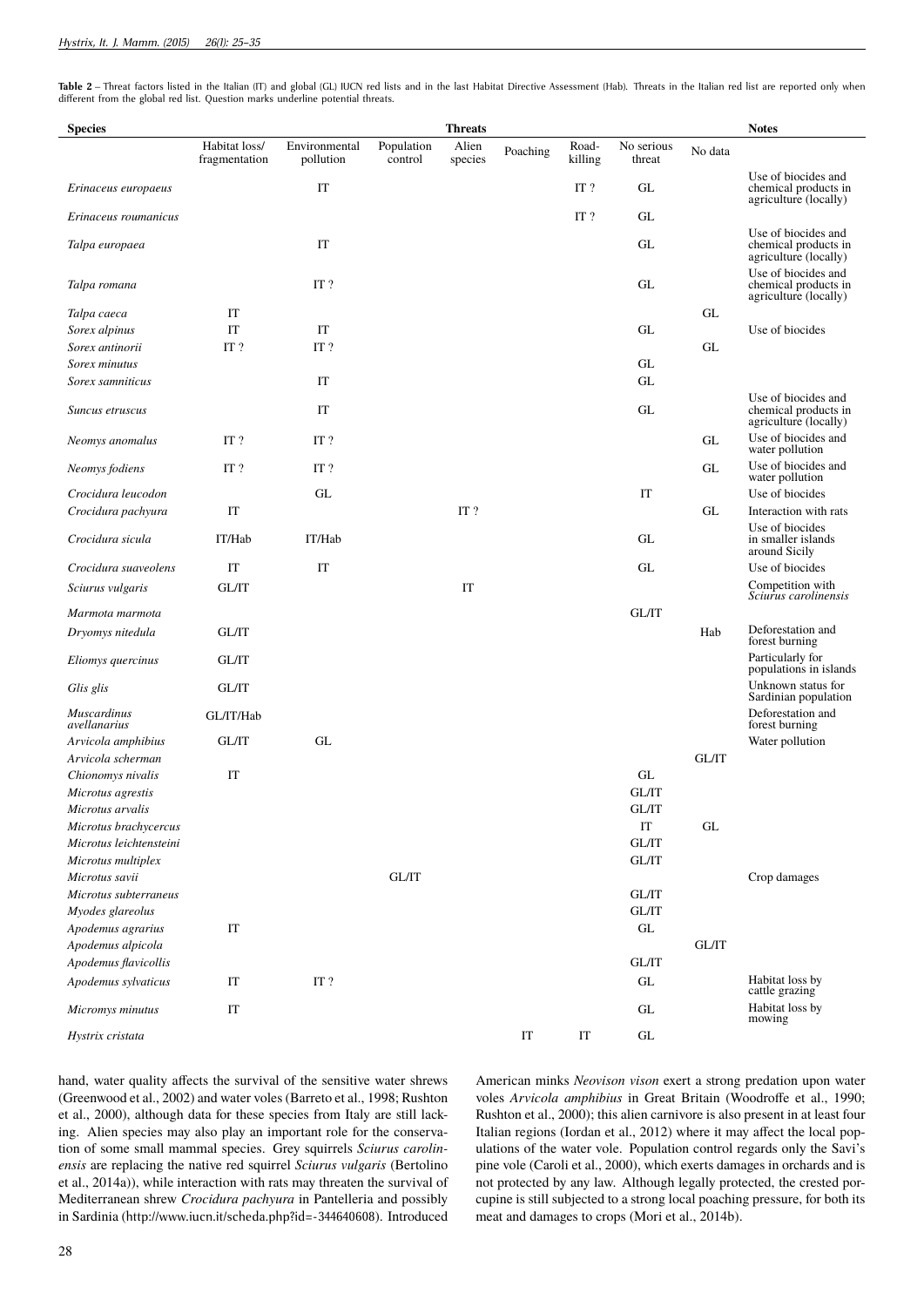| <b>Species</b>        | <b>Localization of divergent lineage</b>        | <b>Justification</b>             | <b>Bibliography</b>                                                        |
|-----------------------|-------------------------------------------------|----------------------------------|----------------------------------------------------------------------------|
| Erinaceous europaeaus | Restricted to Sicily                            | Allozimic and molecular data     | Filippucci and Simson, 1996; Santucci et al.,<br>1998; Seddon et al., 2001 |
| Talpa caeca           | Italian peninsula                               | Chromosome and molecular data    | Meylan, 1966; Colangelo et al., 2010                                       |
| Talpa europaea        | Italian peninsula                               | Molecular and morphological data | Corti and Loy, 1987; Feuda et al., 2015                                    |
| Sorex minutus         | Italian peninsula                               | Molecular and morphological data | Vega et al., 2010                                                          |
| Neomys fodiens        | Restricted to Calabria                          | Molecular data                   | Castiglia et al., 2007                                                     |
| Sciurus vulgaris      | Restricted to Calabria                          | Molecular data                   | Grill et al., 2009                                                         |
| Myodex glareolus      | Restricted to Calabria                          | Molecular data                   | Colangelo et al., 2012                                                     |
| Microtus arvalis      | Northern Italy and Switzerland                  | Molecular data                   | Tougard et al., 2008                                                       |
| Microtus savii        | Monophyletic lineage restricted to Sicily       | Molecular data                   | Castiglia et al., 2008                                                     |
| Arvicola amphibius    | Italian peninsula                               | Molecular data                   | Taberlet et al., 1998                                                      |
| Apodemus sylvaticus   | Monophyletic lineage restricted to Sicily       | Molecular data                   | Michaux et al., 2005                                                       |
| Eliomys quercinus     | Italian peninsula, Sicily, Sardinia and Corsica | Chromosome and molecular data    | Gornung et al., 2010                                                       |

#### **Table 3** – Divergent lineages of Italian small mammals.

IUCN red lists are endorsed by the Ministry of Environment and they are therefore the main reference to evaluate the status of the species. The lack of data on the population trends prevents a thoughtful assessment for many species. When data are scanty, species may be wrongly considered safe because there is no indication of decline; nation-wide monitoring programs on small mammals are still lacking in Italy.

Increasing urbanization, large infrastructure construction, agricultural intensification and widespread habitat erosion in the last decades have produced a wide-scale land use change to Italian landscape whose potential effects on local fauna should be investigated. A number of recent studies focused on the effects of forest fragmentation on rodents (Capizzi et al., 2002, 2003; Mortelliti et al., 2009, 2011, 2014) and shrews (Mortelliti et al., 2007; Mortelliti and Boitani, 2009) pointing out that habitat loss negatively affects many species that probably need protection and management interventions.

# **3. New discoveries and long-standing issues: know we do not know?**

The contribution of molecular biology to the assessment of diversity of animal species gave a new boost to different disciplines from taxonomy and systematics to ecology, biogeography and evolutionary biology. The increase of genetic studies on mammals has provided a most accurate information on the genetic structure of populations and on evolutionary relationships among taxa. Such information has been used for the reconstruction of the phylogeographic history of many taxa, as well as for the identification of cryptic species (Ferguson, 2002).

Molecular techniques proved to be especially useful in the study of small mammals diversity. Small mammals, representing most of the total mammalian species described till now (Reeder et al., 2007), still harbour an undisclosed diversity for the presence of subspecies or populations that will likely be considered as valid species in the future. Within rodents it has been estimated that many species have still to be described in the next years (Reeder et al., 2007) and genetics and molecular biology, including the new genomic approaches, will probably play a fundamental role.

Many recent studies focused on the assessment of genetic diversity in the South European areas, which played a central role in the colonization and diversification of mammals in Europe (Randi, 2007). In spite of this, few studies focused on the description of genetic diversity in Italy, and most studies performed at an European scale took into consideration Italy only marginally (often a few localities in the northern or central Italy: e.g. Berggren et al., 2005; Ruiz-Gonzalez et al., 2013). By contrast, a number of recent works raised up the importance of the genetic study for a better knowledge of taxonomic and genetic diversity of Italian small mammals (Castiglia et al., 2008; Grill et al., 2009; Vega et al., 2010; Colangelo et al., 2012; Mouton et al., 2012). The case of *Microtus savii* which, as currently defined, is a paraphyletic taxon on the basis of mtDNA and may include more than one species, is emblematic (Castiglia et al., 2008). The presence of divergent lineages in Calabria (Southern Italy) was identified both for *S. vulgaris* (Grill et al., 2009) and *Myodes glareolus* (Colangelo et al., 2012). In particular, the latter species shows a high level of genetic divergence (based on mtDNA) from other Italian bank voles, hard to be considered only as intraspecific variability and comparable to levels of genetic divergence observed among good species within the genus *Myodes* (Colangelo et al., 2012). Recent genetic analyses seem to confirm the evidence that *M. glareolus* from Calabria should be considered as a distinct species (Markovà et al., 2014). For many other small mammals, genetic analyses highlighted the distinctiveness of the Italian populations (Taberlet et al., 1998; Feuda et al., 2015) reinforcing the view of the Italian peninsula as one of the hot-spot of diversity and an endemism-rich area (Randi, 2007).

More recently, the use of multidisciplinary approaches which combine mitochondrial DNA phylogeography, ecological niche modelling and morphometrics (Vega et al., 2010) proved to be very useful to give an insight in mechanisms which originated the diversity of Italian small mammals. Furthermore, the combination of genetic and morphometrics gives also the opportunity to fill the gaps between the new DNA taxonomy and the "old" taxonomy, thus potentially allowing the use of collections available in the Italian and European natural history museums (Gippoliti et al., 2014) which, if possible, should be used as reference points for the assessment of small mammal diversity. The description of new species poses also a conservation issue related to the need to protect those taxa which are restricted endemism, declining, or of an uncertain status and not yet taken into account by national laws and international directives. The importance of species recognition for conservation purposes is well reflected in recent debates on the implications of different species concepts for the identification of conservation units (Gippoliti and Groves, 2013; Gippoliti et al., 2013; Zachos et al., 2013; Zachos and Lovari, 2013).

Despite the definition of a clear, unambiguous and operatively valid species concept, remains a central issue in evolutionary biology and taxonomy, from a conservation perspective, the use of genetic tools to identify "units of diversity" irrespectively of the taxonomic level (at species level or below it) for which it is necessary to define conservation actions is more interesting. For this reason, in the last two decades the concept of Evolutionary Significant Unit (ESU) become central in conservation biology (Moritz, 1994). The purpose of defining ESUs is to ensure that evolutionary heritage is recognized and protected (Moritz, 1994) by posing the attention on genetically distinct lineages. By preserving isolated and diversified lineages, conservation actions can ensure that the evolutionary potential of a species is preserved. From this perspective, genetic analyses highlighted how several small mammals lineages from Italy represent distinct lineages (see Tab. 3 and Gippoliti, 2013). Also in absence of a clear taxonomic revision, in many cases the Italian divergent lineages may represent ESUs of high interest for the definition of management units for conservation.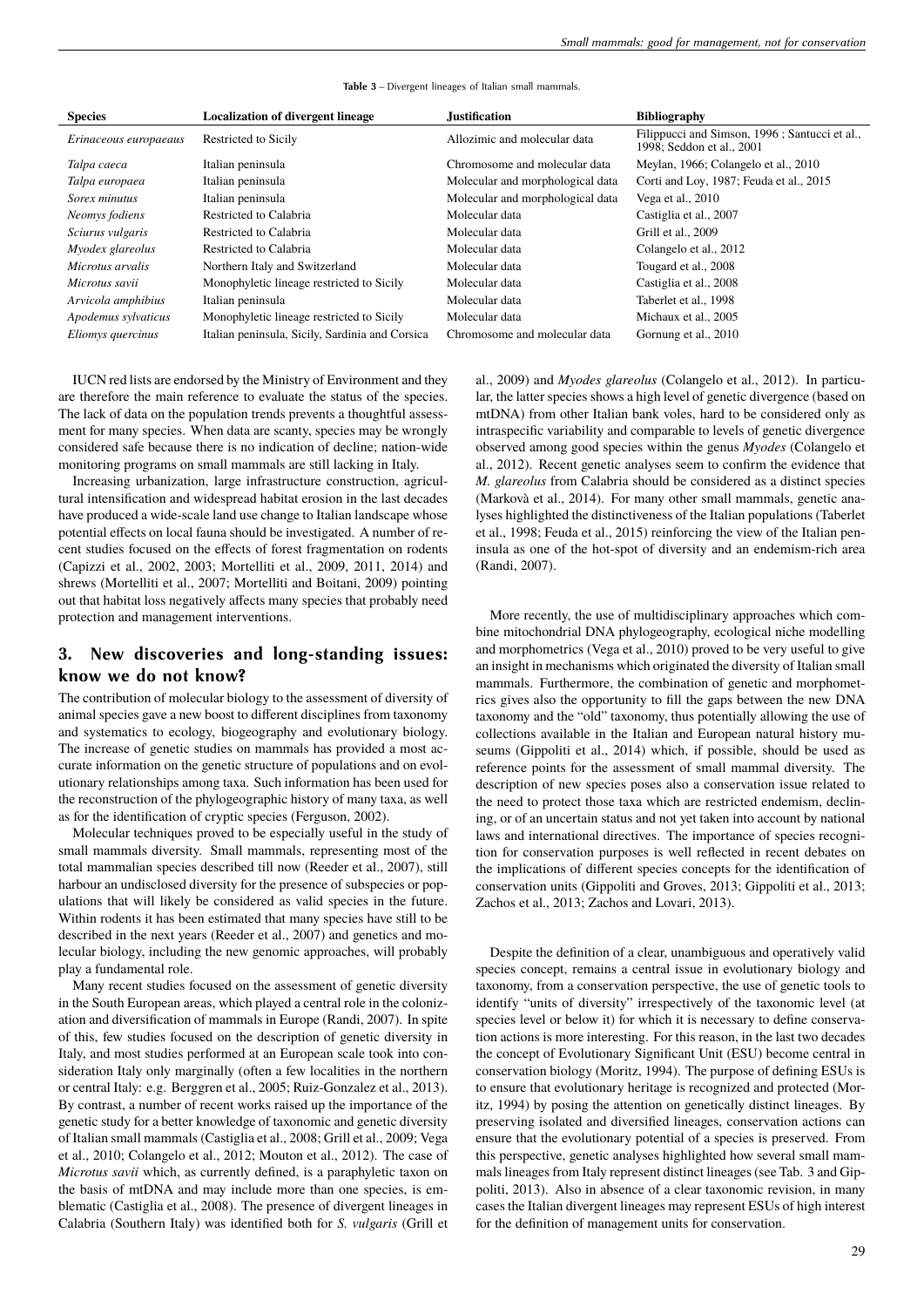| Family                                       | <b>Species</b>                | <b>English name</b>   | Origin           | <b>First introduction</b> | <b>Pathways</b>       |  |
|----------------------------------------------|-------------------------------|-----------------------|------------------|---------------------------|-----------------------|--|
| Sciuridae                                    | Sciurus carolinensis          | Eastern grey squirrel | North America    | 1948                      | Pet trade             |  |
|                                              | Callosciurus finlaysonii      | Finlayson's squirrel  | Asia             | 1980s                     | Pet trade             |  |
|                                              | Callosciurus erythraeus       | Pallas's squirrel     | Asia             | 2000 <sub>s</sub>         | Pet trade             |  |
|                                              | Tamias sibiricus              | Siberian chipmunk     | Asia             | 1980s                     | Pet trade             |  |
| Hystricidae                                  | Hystrix cristata <sup>*</sup> | Crested porcupine     | Africa           | Middle Ages               | Game species          |  |
| Cricetidae                                   | Ondatra zibethicus            | <b>Muskrat</b>        | North America    | 1990s                     | Fur farming           |  |
| Muridae                                      | Mus musculus                  | House Mouse           | Asia             | $-6000$                   | Transported by humans |  |
|                                              | Rattus norvegicus             | Brown rat             | Asia             | 1700                      | Transported by humans |  |
|                                              | Rattus rattus                 | <b>Black</b> rat      | Indian Peninsula | $-200/1400$               | Transported by humans |  |
| Myocastoridae                                | Myocastor coypus              | Coypu                 | South America    | 1928                      | Fur farming           |  |
| The origin of this species is still debated. |                               |                       |                  |                           |                       |  |

**Table 4** – Small mammals introduced and naturalized in Italy.

## **4. Unwanted guests**

#### **Rodent invaders: alien species introduction in Italy**

Overall, at least 10 rodent species are introduced to Italy, six of them in the last century (Tab. 4). They represent nearly one third (31%) of the rodents present in Italy. Ancient introductions are the now ubiquitous *R. rattus* and *Mus musculus*, while *R. norvegicus* was transported by humans more recently; *Ondatra zibeticus* and *M. coypus* were imported in Europe for fur farming (Amori et al., 2008). The presence of the coypu in Italy originated from individuals escaped or released from fur farms, while *O. zibeticus* spontaneously colonized north-eastern Italy from Slovenia (Lapini and Scaravelli, 1993). The populations of three squirrel species originated from animals imported as pets and then intentionally released or escaped (Bertolino, 2009; Martinoli et al., 2010). A fourth squirrel species, *Callosciurus erythraeus*, has been recently discovered in Lombardy (A. Martinoli and L. Wauters personal communication 2014).

Molecular data may play a pivotal role in integrating ecological data in the context of biological invasions (Dlugosch and Parker, 2008; Fitzpatrick et al., 2011; Handley et al., 2011) and in the identification of introduction dynamics of alien species. Multiple introductions of alien species pose a major obstacle to eradication programs, by promoting an increase of genetic diversity and thus of the adaptive potential of alien species to the newly invaded environment (Alda et al., 2013); this may represent a crucial issue for species with high reproductive rates, as small mammals, and particularly for their management as pests. Genetics may reveal the exact geographical origin of alien populations (Ficetola et al., 2008; Forcina et al., 2012), or specific attribution where morphology by itself is not enough (Moralee et al., 2000; Allendorf et al., 2012). For instance, according to genetics, population of grey squirrel in Umbria was founded by translocations of animals from Piedmont, where the species has been established since 1940s (Signorile et al., 2014). The anthropogenic origin of the Molara island reinvasion by *R. rattus* was established by comparing the DNA of invading with that of eradicated population (Ragionieri et al., 2013). The historical introduction of *R. rattus*, which presence was recorded since 3000 b.p. in the western Mediterranean (Kotsakis and Ruschioni, 1984; Ruffino and Vidal, 2010), was also investigated by means of mtDNA markers. Despite the potential multiple introduction expected for this commensal species, the observed genetic diversity unexpectedly fits with a pattern of single introduction (Colangelo et al., 2015) opening interesting perspectives in understanding the ecology and ethology of this species.

#### **Knowing the invaders**

The impacts the ten rodent species introduced to Italy may exert to ecosystems and human activities are reported with relative references in Tab. 5. These were divided into five broad categories, considering impacts to (i) native species, (ii) natural vegetation, (iii) agriculture (including arable crops and orchards), (iv) animal husbandry and (v) other impacts. Finally, the potential for a species to be (vi) vector of parasites and diseases was also considered. Impacts confirmed for Italy are highlighted in bold. *R. rattus*, *R. norvegicus* and *M. musculus* are characterized by widespread impacts which cover all categories, followed

by *S. carolinensis* and *M. coypus*, which may have negative effects on other animal species, natural vegetation, agriculture, and may also be reservoir of parasites and pathogens. *Myocastor coypus* and *Ondatra zibethicus* could weaken riverbanks with their burrowing activities; this impact is especially important for the first species (Panzacchi et al., 2007). Introduced squirrels may affect forestry and orchards, as well as other animal species, mainly birds and mammals (Bertolino, 2009; Bertolino and Lurz, 2013), even replacing native species (i.e. the competition between *S. carolinensis* and *S. vulgaris*, Gurnell et al., 2004; Wauters et al., 2005). For three species, *C. erythraeus*, *Tamias sibiricus*, *O. zibethicus*, no information on the impacts produced in Italy is available; however, it should be stressed that these species still have a restricted distribution in the country.

#### **Facing the invader**

A national or European strategy aiming at reducing the risks posed by introduced species should be based on a three-stage hierarchical approach which includes prevention of new introductions, early detection and rapid response when prevention failed, and a mitigation of impacts with the eradication, containment or control of populations (Genovesi and Shine, 2004).

#### *Prevention*

Prevention against new introductions should be based on the identification of the pathways of entry (e.g. pet trade, fur farming, escapes from zoos) and the implementation of effective measures to avoid or reduce arrivals. For instance the importation of pets followed by either a deliberate release or the escape from captivity is the main source of squirrel introductions (Bertolino, 2009; Martinoli et al., 2010). A regulation of the pet trade should thus be considered to avoid a further proliferation of new species and populations. This has been already done but only for few species.

The importation of three squirrel species (*S. carolinensis*, *Sciurus niger*, *C. erythraeus*) in the European Union is suspended since 2012, after having listed them within the Annex B of the EU Regulation 338/1997 (the European Union Wildlife Trade Regulation that enforces CITES within the European Union). It is now forbidden to import live specimens of these species in the EU, even though there are no restrictions to their movement within the boundaries of EU. A further request aiming to establish restrictions to possession and movement of live specimens within the European countries was denied. A more stringent regulation has been recently adopted by Italy. A decree signed by the Ministers of the Environment, Agriculture and Economic Development and published on 2<sup>nd</sup> February 2013 in the Official Journal of Italian Republic forbids trading, raising and keeping the three squirrel species.

It should be stressed that the inclusion of few species in these lists is a reactive approach: species are proposed for trade restriction when are already established and proven to be invasive. An alternative option is to encourage a voluntary ban of the trade of high-risk species or to evaluate a complete trade restriction except for authorized species (Davenport and Collins, 2011; Takahashi, 2006).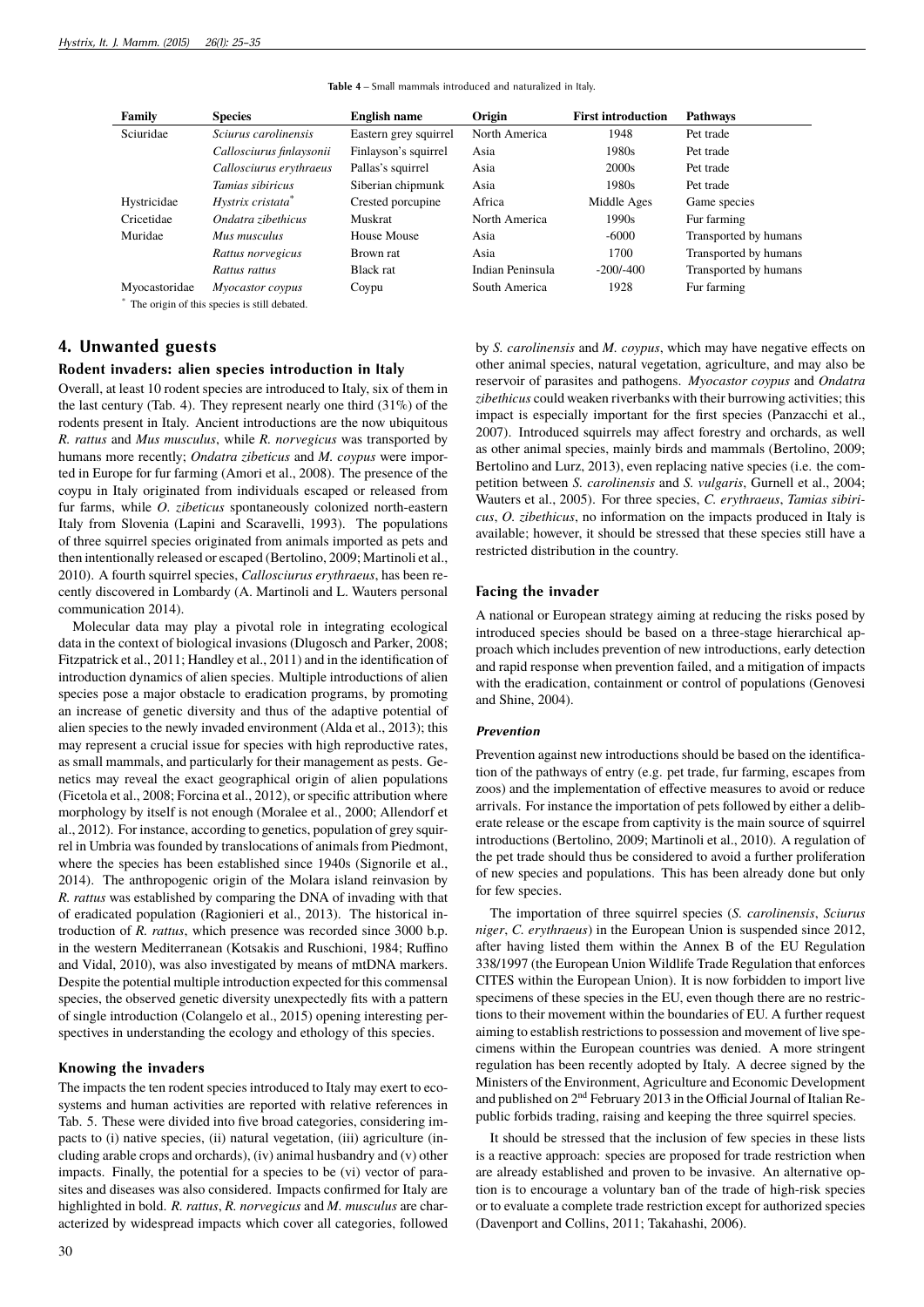**Table 5** – Species introduced to Italy and their impacts. References in bold refers to Italian studies; other references are from the international literature.

| <b>Species</b>                 | <b>Native species</b>                                                                               | Natural<br>vegetation                                      | <b>Agriculture</b>                                                                | Animal<br>husbandry                                          | <b>Vector of parasites</b><br>and diseases                                                                                      | Other impacts                                                                                                                                                                                               |
|--------------------------------|-----------------------------------------------------------------------------------------------------|------------------------------------------------------------|-----------------------------------------------------------------------------------|--------------------------------------------------------------|---------------------------------------------------------------------------------------------------------------------------------|-------------------------------------------------------------------------------------------------------------------------------------------------------------------------------------------------------------|
| <b>Sciurus</b><br>carolinensis | S. vulgaris<br>(Gurnell et al.,<br>2004; Wauters<br>et al., $2005$ ;<br><b>Birds</b>                | (Mayle, 2005)                                              | (Currado, 1993;<br>Currado et al.,<br>1997)                                       |                                                              | Reservoir of squirrel<br>poxvirus<br>(Sainsbury et al., 2000)<br>Tompkins et al., 2002)                                         | Damage to electric cable<br>and other manufactures<br>(Bertolino and Genovesi,<br>2005)                                                                                                                     |
| Callosciurus<br>finlaysonii    | Birds (Bertolino<br>and Lurz, $2013$ )                                                              | (Bertolino et al.,<br>2004; Aloise and<br>Bertolino, 2005) | (Bertolino et al.,<br>2004; Aloise and<br>Bertolino, 2005)                        |                                                              |                                                                                                                                 | Damage to electric cable<br>and other manufactures<br>(Bertolino and Genovesi,<br>2005)                                                                                                                     |
| Callosciurus<br>erythraeus     | Birds (Bertolino<br>and Lurz, $2013$ )                                                              | (Bertolino and<br>Lurz, 2013)                              |                                                                                   |                                                              | Vector of parasites<br>(Bertolino and Lurz,<br>2013)                                                                            | Damage to electric cable<br>and other manufactures<br>(Bertolino and Lurz, 2013)                                                                                                                            |
| Tamias<br>sibiricus            | Birds?                                                                                              |                                                            |                                                                                   |                                                              | Reservoir of Borrelia<br>spp., vector of Lyme<br>disease (Vourch et al.,<br>2007)                                               |                                                                                                                                                                                                             |
| Ondatra<br>zibethicus          | Invertebrates,<br>Vertebrates<br>(Nummi et al.,<br>2006; Hulme<br>et al., 2010)                     | (Skyrienė and<br>Paulauskas, 2012)                         |                                                                                   |                                                              | Reservoir of<br>Leptospira interrogans,<br>Francisella tularensis,<br>Echinococcus<br>multilocularis<br>(Meerburg et al., 2009) |                                                                                                                                                                                                             |
| Mus musculus                   | Invertebrates,<br>Vertebrates<br>(Wanless et al.,<br>2007; Angel<br>et al., 2009)                   | (Jones et al.,<br>2003)                                    | (Brown and<br>Singleton, 1998;<br>Capizzi and<br><b>Santini</b> , 2007)           | (Leirs et al., 2004;<br>Capizzi and<br><b>Santini, 2007)</b> | Reservoir of diseases<br>and parasites infectious<br>to humans<br>(Meerburg et al., 2009)                                       | Damage to manufactures<br>and stored food;<br>commensal populations<br>need to be controlled by<br>rodenticides toxic to non<br>target species (Capizzi et<br>al., $2014$ )                                 |
| Rattus<br>norvegicus           | Invertebrates,<br>Vertebrates<br>(Atkinson, 1985;<br>Long, 2003)                                    | (Towns et al.,<br>2006; Harris,<br>2009)                   | (Capizzi and<br>Santini, 2007;<br>Lambert et al.,<br>2008)                        | (Leirs et al., 2004;<br>Capizzi and<br>Santini, 2007)        | Reservoir of diseases<br>and parasites infectious<br>to humans<br>(Meerburg et al., 2009)                                       | Damage to manufactures<br>and stored food;<br>commensal populations<br>need to be controlled by<br>rodenticides toxic to non<br>target species (Capizzi et<br>al., 2014)                                    |
| Rattus rattus                  | Invertebrates,<br>Vertebrates<br>(Baccetti et al.,<br>2009; Capizzi<br>et al., 2010;<br>Long, 2003) | (Towns et al.,<br>2006; Harris,<br>2009)                   | (Horskins et al.,<br>1998; Capizzi<br>and Santini,<br>2007)                       | (Leirs et al., 2004;<br>Capizzi and<br>Santini, 2007)        | Reservoir of diseases<br>and parasites infectious<br>to humans<br>(Meerburg et al., 2009)                                       | Damage to electric cable<br>and other manufactures;<br>damage to stored food;<br>commensal populations<br>need to be controlled by<br>rodenticides toxic to non<br>target species (Capizzi et<br>al., 2014) |
| Hystrix<br>cristata            |                                                                                                     | (Santini, 1980)                                            | (Tweheyo et al.,<br>2005; Capizzi<br>and Santini,<br>2007: Mori et<br>al., 2014b) |                                                              |                                                                                                                                 |                                                                                                                                                                                                             |
| Myocastor<br>coypus            | <b>Birds</b><br>(Bertolino et al.,<br>2011; Angelici<br>et al. 2012)                                | (D'Antoni et al.,<br>2002; Bertolino<br>et al., 2005)      | (Panzacchi et al.,<br>2007; Bertolino<br>and Viterbi,<br>2010)                    |                                                              | Reservoir of<br>Leptospira<br>(Arcangeli, 2002;<br><b>Bollo et al., 2003)</b>                                                   | Burrowing can weaken<br>riverbanks (Panzacchi<br>et al., 2007)                                                                                                                                              |

#### *Early detection and rapid response*

Early detection of introduced animals is essential to start a rapid action before significant populations are established. Italy does not have an early warning system and reaction of authorities is limited, often starting with a large delay. A call for the eradication of the grey squirrel was published in 1987, the first action plan was prepared in 1997 but it was stopped by a recourse to the court from animal right groups; a new management project started only in 2010, 62 year after the first introduction of the species in Italy (Bertolino and Genovesi, 2003; Bertolino et al., 2014a). The Finlayson's squirrel was introduced in urban areas of Acqui Terme and Maratea in the 1980s but the presence of the animals in these two areas was reported to local authorities with a delay of 18-20 years (Bertolino et al., 1999; Aloise and Bertolino, 2005).

## *Eradication and control*

The only successful removals of mammals in Italy have been rat eradications from small islands. Since the late 90s, many islands have been released by rats, with the goal of protecting target species (i.e. nesting seabirds, mainly shearwaters) and, more generally, island ecosystems. Although two rat species are present on Italian islands, *R. rattus* is largely the most widespread on Mediterranean islands (Baccetti et al., 2009). Islands were selected according to their importance in terms of seabird nesting pairs as well as the monetary cost for the implementation of the eradication (Capizzi et al., 2010). Furthermore, the risk of rat reinvasion was also taken into account. On the whole, between 1999 and 2014, rats were eradicated from 11 islands, in areas ranging between 1 ha and 1000 ha (Montecristo), but 6 of them were reinvaded (see Ragionieri et al., 2013 for the case of Molara island). Monitor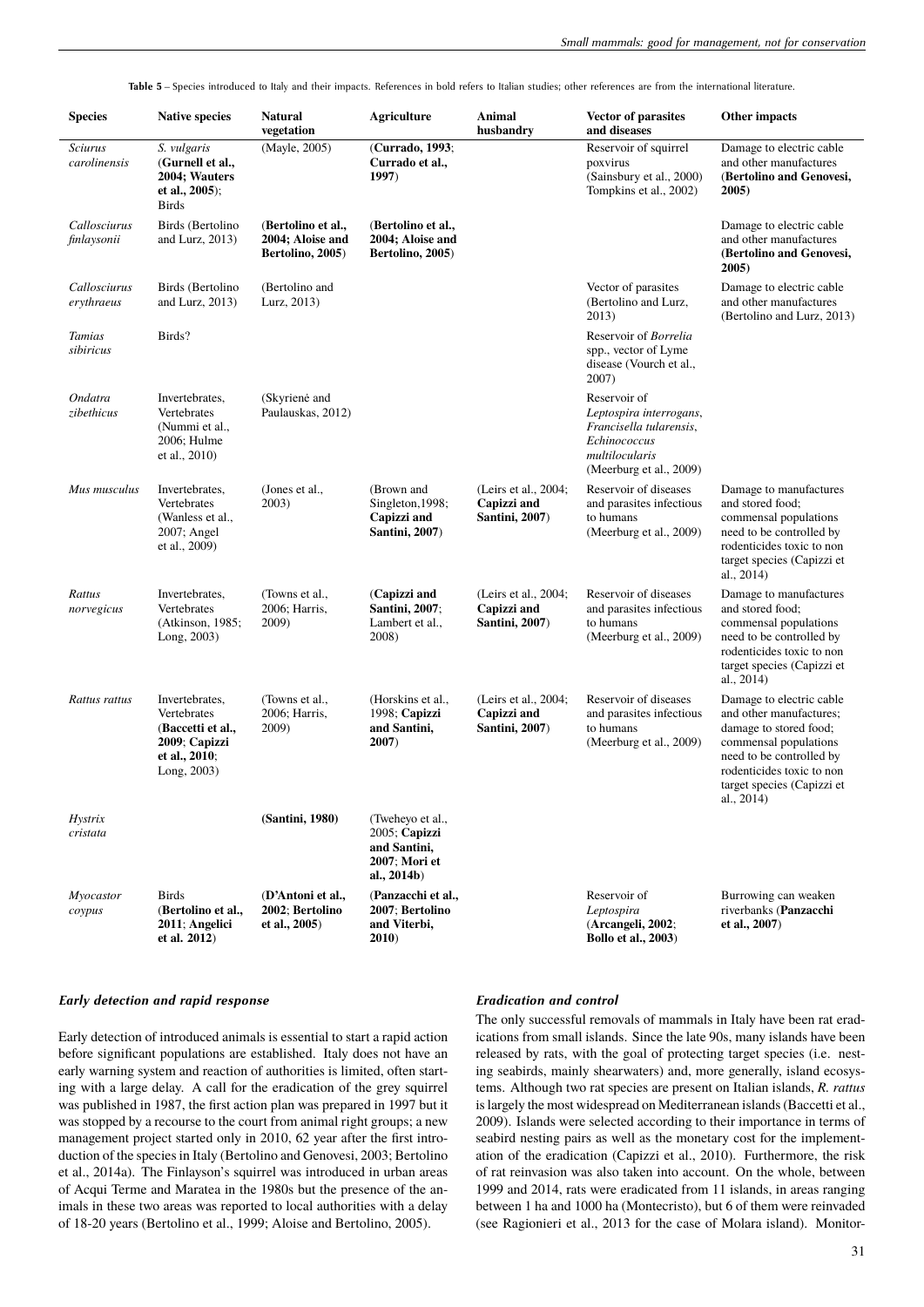ing of seabird reproductive success confirmed the positive effect of rat removal on target species (Baccetti et al., 2009).

As previously mentioned, an early attempt to eradicate the grey squirrel was halted at the stage of a first trial when radical animal rights groups took the responsibles for the project to the court (Bertolino and Genovesi, 2003). The two officers involved were acquitted by the Appeal Court, but no other action was implemented till a recent new attempt started in 2010 which is still ongoing (Bertolino et al., 2014a).

The only introduced rodent species widely controlled in Italy is the coypu. The management of the species is a current practice in many regions of north-central Italy, though control activities seem to be ineffective at a large scale. During a six-years period (1995-2000), despite the removal of 220,688 coypu with a cost of  $\epsilon$  2,614,408, the damage produced to agriculture and riverbanks increased to  $\epsilon$  11,631,721 (Panzacchi et al., 2007). However, coypu populations were locally managed in an effective way, with reduction of economic losses (Bertolino and Viterbi, 2010) and preservation of biodiversity (Bertolino et al., 2005). An important feature of these projects was an adequate level of trapping effort, which was maintained constant or even increased after first results were achieved (Bertolino and Viterbi, 2010). It should also be stressed that the cost for a successful 11-years eradication project in England was largely exceeded by the cost related to few years of permanent control campaign in Italy, demonstrating that a timely eradication could be cost-effective in respect to a long-term control campaign (Panzacchi et al., 2007).

### **The future**

The Council of the European Union adopted on 29 September 2014 the regulation on the prevention and management of the introduction and spread of invasive alien species. The regulation establishes a framework for tackling invasive species at the European level with the aim to protect biodiversity and ecosystem services, as well as to mitigate the economic and sanitary impacts that these species can have (Genovesi et al., 2014). This will be achieved by focusing resources on priority species and on preventive measures. The proposal is based on a black list of invasive alien species of Union Concern, which will be developed and updated through risk assessment and scientific evidence. Criteria that will be considered are the following: non-native in EU territory, ability to establish and spread, causing such damage so as to deserve EU action. Selected species will be banned from the EU, meaning it will not be possible to import, use, release or sell them.

# **5. Scattershot, the homemade management of small mammals**

Italian law does not protect a number of rodent and mole species (i.e. rats, mice, voles and moles), the main reason being that most of them are regarded as pest species of economic and public health importance. This is of course an opportunity for pest control operators (PCO companies), which can eliminate pest species in many sensitive contexts, food industries, urban areas, agricultural premises and sewers without any legal problem. However, most of the pest control operations are usually carried out in contexts where non-target small mammal species may live (i.e. peripheral or green urban areas, or in rural contexts), thus setting them at risk of primary poisoning and, as consequence, their main predators (e.g diurnal and nocturnal raptors, carnivores, etc) of secondary poisoning.

Main target species are invariably synanthropic rats and mice (*R. rattus*, *R. norvegicus* and *M. musculus*, Capizzi and Santini, 2007). Most pest control operations are carried out largely relying on nonselective anticoagulant rodenticides (Capizzi et al., 2014). The use of trap devices is usually deserved inside buildings or food industries. Toxic baits are placed inside bait stations, distributed without worrying about the possible presence of other non-target species, either nonprotected (wood mice, voles) or protected (dormice), which may have access to them.

Contrary to what happens in other European countries, where the most powerful active ingredients are prohibited in outdoor areas (e.g.

brodifacoum and flocoumafen in United Kingdom), in Italy there are no restrictions on the active ingredients. Rodent control activities are routinely performed by PCO companies in buildings, food industries, municipalities and green areas. Furthermore, all rodenticides are commonly sold in stores, and anyone can buy them. This implies that rodent control activities can be carried out by anyone without checking out if they are actually managing harmful species or, more likely, hitting anyone walking there (in fact, scattershot). In fact, the impact of rodenticides on non-target small mammals has been well documented (Brakes and Smith, 2005).

Another relevant issue is the risk of secondary poisoning for predators and scavengers (Berny et al., 1997; Fournier-Chambrillon et al., 2004). The risk is strictly depending on the active ingredient used, low (although not irrelevant, O'Connor et al., 2003) for first generation anticoagulants (e.g. warfarin, clorophacinone), high for second generation ones (bromadiolone and difenacoum, Berny et al., 1997), and even higher for the most potent ones (brodifacoum and flocoumafen, Alterio, 1996; Hoare and Hare, 2006). However, as no restriction in outdoor areas exists, the risk is out of control, and no published account is available for Italy. A study performed in Latium on roadkilled birds revealed the presence of anticoagulant residues in about 40% diurnal and nocturnal raptors (Capizzi et al., unpublished data). It is worth noting that the baits are often consumed by invertebrates (snails, ants, cockroaches, grasshoppers), thus endangering other predators.

Rodent control inside buildings is often performed relying on trap devices, either mechanic or glue boards. In both cases, these devices are not fully selective towards synanthropic rats and mice, but may also catch non-target small mammals, such as shrews and dormice (Capizzi and Santini, 2007). The scale of operations is usually very small (group of buildings, small parts of urban areas). When rodent control is applied on a larger scale (municipalities, large urban areas), no attempt of forecasting and modeling rodent presence (e.g. Langton et al., 2001; Traweger and Slotta-Bachmayr, 2005), which may significantly reduce the distribution of rodenticide baits, is planned.

A first attempt to tackle the problem of rodent resistance to anticoagulants is in place (Capizzi et al., 2013). Nowadays, the phenomenon can be localized on a genetic basis (Pelz et al., 2005), and a first monitoring was launched at a national level, in the wake of similar studies at a more advanced stage in other European countries (Pelz, 2007; Buckle, 2011).

## **6. Not only criticisms and self-pity: an operational proposal for the future**

Italian small mammal fauna is composed by species which apparently do not require conservation attention. According to the IUCN red list, only three rodents are Near Threatened. This situation, however, is related more to the absence of adequate information than to a thoughtful evaluation of the species status, based on population and range trends. Six species were classified as Data Deficient, as knowledge about their abundance and distribution is still too limited; the elusiveness of many species and the need to trap them to collect data on their ecology and population dynamics or even on their presence, make it difficult and expensive to start long term studies. In such a situation, the lack of information implies the risk of considering most species as safe, because there is no indication of decline. Furthermore, small mammals are r-strategist and with wide distributions, therefore they end up being considered as Least Concern.

Recent studies highlighted the need of a stronger effort on genetic analyses of small mammals. Almost all the species surveyed till now showed genetic peculiarity respect to the conspecific populations from the rest of Europe (e.g. divergent lineages, cryptic diversity, large genetic diversity) suggesting that some of the divergent lineages found in Italy may represent valid species, thus endemic to Italy and with a conservation status to evaluate. Moreover, any research focusing on conservation of small mammals should take into account that maintaining high genetic diversity (i.e preserving Italian species and divergent genetic lineages) helps to preserve the evolutionary potential of the whole species.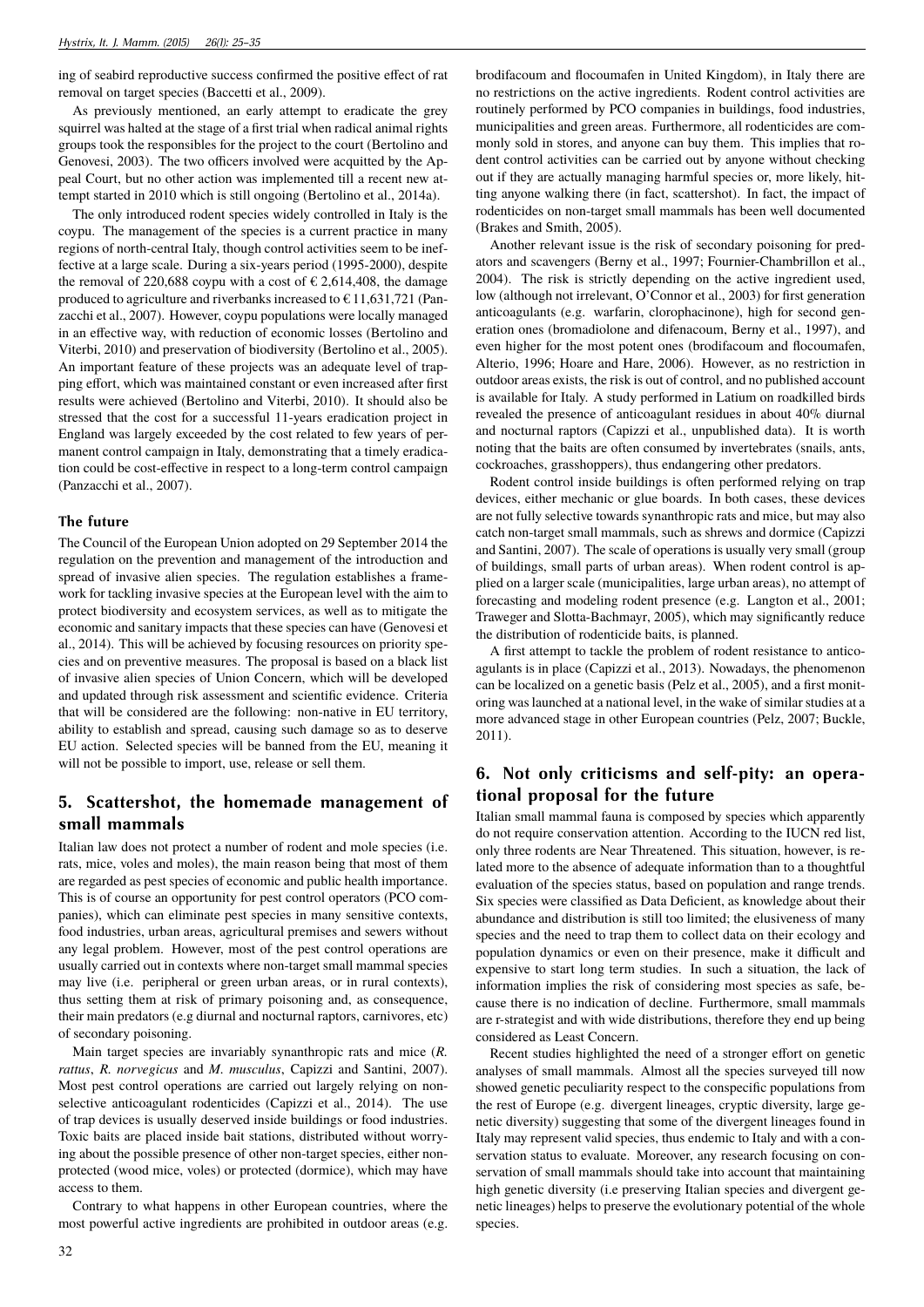**Table 6** – Species of conservation concern currently not protected by Italian law (DD, Data Deficient; NT, Near Threatened).

| <b>Species</b>        | <b>Endemic</b> | <b>Limited</b><br>distribution<br>range | Threatened<br>(Italian<br><b>IUCN</b> category) |
|-----------------------|----------------|-----------------------------------------|-------------------------------------------------|
| Talpa romana          |                |                                         |                                                 |
| Talpa caeca           |                | √                                       | DD                                              |
| Arvicola amphibius    |                |                                         | NT                                              |
| Chionomys nivalis     |                |                                         | NT                                              |
| Microtus brachycercus |                |                                         |                                                 |
| Apodemus alpicola     |                |                                         | טט                                              |

Although Rodents and Soricomorpha include most of the Italian endemic mammal species, their protection is in most cases inadequate. Species which would need conservation attention, such as *A. amphibius* or *C. nivalis*, are not protected at all and can be controlled without any permission. This is a great difference with respect to bats, which are "particularly protected" according to the national law and European Directive. The Habitats Directive, in particular, requires a monitoring scheme for protected species and the evaluation of possible effects of activities that could affect habitat and species in or close to the Nature 2000 network or in breeding sites. Only four small mammal species, one of which, *H. cristata*, is now considered as introduced, benefit of such a high level of protection. Furthermore, not including small mammals in European Directives has important implications also on the allocation of funds devoted to conservation projects. For instance, almost 70% of the funds allocated until 2010 to LIFE projects on mammals in Italy involved only three species (brown bear, wolf, Apennine chamois), while no project on small mammals has been funded (Silva et al., 2011).

The protection of Italian small mammals is far from being adequate. The National Law 157/1992 on Wildlife protects all free-living species of mammals and birds, with the only exceptions of moles, rats, mice and voles. Therefore, according to this law, while introduced mammal species are protected, despite their impacts, and their control is strictly regulated, many native small mammals are not protected at all. This implies that no conservation strategy is currently applied to these species, notwithstanding some of them are endemic or considered nearly threatened by the Italian IUCN red list (Tab. 6). We agree that there should be the possibility to better control the two rat species and the house mouse, or some vole species, such as *Microtus savii*, where they produce damage or pose at risk public health and human activities. However, it is time to amend the present law, including moles, mice and voles in the protection and allowing in derogation the numerical control only of those species actually impacting on human activities.

Invasive alien species may affect ecosystems and human well being in different ways (Vilà et al., 2010). In Italy, introduced rodents may produce a variety of impacts that, however, are rarely quantified. If we consider *M. coypus*, a species which is widely distributed and controlled in the country (Panzacchi et al., 2007), quantitative information on its damage to natural vegetation are reported only in two studies based on comparison before and after the colonization of some wetlands by the aquatic rodent and after its control (Bertolino et al., 2005) and comparing plots where the species was excluded with control areas (D'Antoni et al., 2002). Management activities of introduced species including long-term control plans offer good opportunities for applied research, which are seldom exploited. For instance, different authors have hypothesized that *M. coypus* could affect waterbirds preying on eggs and nestling (Scaravelli, 2002; Tinarelli, 2002). However, only recently with the use of photo-cameras it has been shown that coypu did not eat eggs, but rather use the nests as resting platforms, thus destroying or sinking the eggs (Bertolino et al., 2011; Angelici et al., 2012). Even when data are collected the authors are in most cases likely to present the results in national conferences, without subsequently producing a full paper. For instance, very few data are available on the damage produced by *H. cristata* despite some studies were presented in conferences.

In conclusion, Italian small mammals are largely neglected and even not protected in the case of many rodents. Efforts are mostly directed toward the management of those species whose impact on human activity and wellbeing is documented, while conservation activity is very limited. There is an urgent need to reconsider the status of these species by increasing our knowledge on their ecology, distribution and populations trends. Monitoring projects for single species or groups of them should start with an effective coordination between different areas. National laws should be amended providing protection for native rodents. At the end, there is the need to involve the general public to get more support in the conservation effort. This should be achieved primarily by raising the image of these specie through the production of impacting publications and starting projects of citizen science, as done for decades by The Mammal Society in Great Britain.  $\lll$ 

#### **References**

- Alda F., Ruiz-López M.J., García F.J., Gompper M.E., Eggert L.S., García J.T., 2013. Genetic evidence for multiple introduction events of raccoons (*Procyon lotor*) in Spain. Biol. Inv. 15: 687–698.
- Allendorf F.W., Luikart G.H., Aitken S.N., 2012. Conservation and the genetics of populations. John Wiley & Sons, Chirchester, West Sussex, UK.
- Aloise G., Bertolino S., 2005. Free-ranging population of the Finlayson's squirrel *Callosciurus finlaysonii* (Horsfield, 1824) (Rodentia, Sciuridae) in South Italy. Hystrix 16: 70–74.
- Alterio N., 1996. Secondary poisoning of stoat (*Mustela erminea*), feral ferrets (*Mustela furo*), and feral house cats (*Felis catus*) by the anticoagulant poison, brodifacoum. N. Zeal. J. Zool. 23: 331–338.
- Amori G, Gippoliti S., 2000. What do mammalogists want to save? Ten years of mammalian conservation biology. Biodiv. Cons. 9: 785–793.
- Amori G., Contoli L., Nappi A., 2008. Fauna d'Italia, Mammalia II: Erinaceomorpha, Soricomorpha, Lagomorpha, Rodentia. Edizioni Calderini, Bologna, Italia.
- Angel A., Wanless R.M., Cooper J., 2009. Review of impacts of the introduced house mouse on islands in the Southern Ocean: are mice equivalent to rats? Biol. Inv. 11: 1743–1754. Angelici C., Marini F., Battisti C., Bertolino S., Capizzi D., Monaco A., 2012. Cumulative impact of rats and coypu on nesting waterbirds: first evidences from a small Mediterranean wetland (Central Italy). Vie et Milieu – Life and Environment 62: 137–141.
- Angelici F.M., Capizzi D., Amori G., Luiselli L., 2003. Morphometric variation in the skulls of the crested porcupine *Hystrix cristata* from mainland Italy, Sicily, and northern Africa. Mammal. Biol. 68: 165–173.
- Arcangeli G., 2002. La nutria selvatica quale potenziale "reservoir" di agenti trasmissibili all'uomo: situazione in Italia e nel mondo. In: Petrini R., Venturato E. (Eds.). La gestione delle specie alloctone in Italia: il caso della nutria e del gambero rosso della Louisiana. Quaderni del Padule di Fucecchio n.2, Centro di Ricerca, Documentazione e Promozione del Padule di Fucecchio, pp. 31.
- Atkinson I.A.E., 1985. The spread of commensal species of *Rattus* to oceanic islands and their effects on island avifaunas. In Moors P.J. (Ed.). Conservation of Island Birds. ICBP Technical Publication No.3: 35–81.
- Baccetti N., Capizzi D., Corbi F., Massa B., Nissardi S., Spano G., Sposimo P., 2009. Breeding shearwater on Italian islands: population size, island selection and co-existence with their main alien predator. Riv. Ital. Ornit. 78: 83–99.
- Barreto G.R., Rushton S.P., Strachan R., Macdonald D.W., 1998. The role of habitat and mink predation in determining the status and distribution of water voles in England. Anim. Cons. 1: 129–137.
- Berggren K.T., Ellegren H., Hewitt G.M., Seddon J.M., 2005. Understanding the phylogeographic patterns of European hedgehogs, *Erinaceus concolor* and *E. europaeus* using the MHC. Heredity 95: 84–90.
- Berny P.J., Buronfosse T., Buronfosse F., Lamarque F., Lorgue G., 1997. Field evidence of secondary poisoning of foxes (*Vulpes vulpes*) and buzzards (*Buteo buteo*) by bromadiolone, a 4-year survey. Chemosph. 35: 1817–1829.
- Bertolino S., 2007. Microhabitat use by garden dormice (*Eliomys quercinus*) during nocturnal activity. J. Zool. London 272: 176–182.
- Bertolino S., 2009. Animal trade and non-indigenous species introduction: the world-wide spread of squirrels. Divers. Distrib. 15: 701–708.
- Bertolino S., Genovesi P., 2003. Spread and attempted eradication of the grey squirrel (*Sciurus carolinensis*) in Italy, and consequences for the red squirrel (*Sciurus vulgaris*) in Eurasia. Biol. Conserv.109: 351–358.
- Bertolino S., Genovesi P., 2005. The application of the European strategy on invasive alien species: an example with introduced squirrels. Hystrix 16: 59–69.
- Bertolino S., Lurz P.W.W., 2013. *Callosciurus* squirrels: worldwide introductions, ecological impacts and recommendations to prevent the establishment of new invasive populations. Mammal Rev. 43: 22–33.
- Bertolino S., Viterbi R., 2010. Long-term cost-effectiveness of coypu (*Myocastor coypus*) control in Piedmont (Italy). Biol. Inv. 12: 2549–2558.
- Bertolino S., Angelici C., Monaco E., Monaco A., Capizzi D., 2011. Is the coypu (*Myocastor coypus*) a nest predator or a nest destroyer? Hystrix 22: 333–339.
- Bertolino S., Cordero di Montezemolo N., Preatoni D.G., Wauters L.A., Martinoli A., 2014a. A grey future for Europe: *Sciurus carolinensis* is replacing native red squirrels in Italy. Biol. Inv. 16: 53–62.
- Bertolino S., Currado I., Mazzoglio P.J., 1999. Finlayson's (Variable) Squirrel *Callosciurus finlaysoni* in Italy. Mammalia 63: 522–525.
- Bertolino S., Girardello M., Amori G., 2014b. Identifying conservation priorities when data are scanty: a case study with small mammals in Italy. Mammal. Biol. 79: 349–356.
- Bertolino S., Perrone A., Gola L., 2005. Effectiveness of coypu control in small Italian wetland areas. Wildl. Soc. Bull. 33: 714–720.
- Bertolino S., Viano C., Currado I., 2001. Population dynamics, breeding patterns and spatial utilisation of the garden dormouse *Eliomys quercinus* in an Alpine habitat. J. Zool. London 253: 513–521.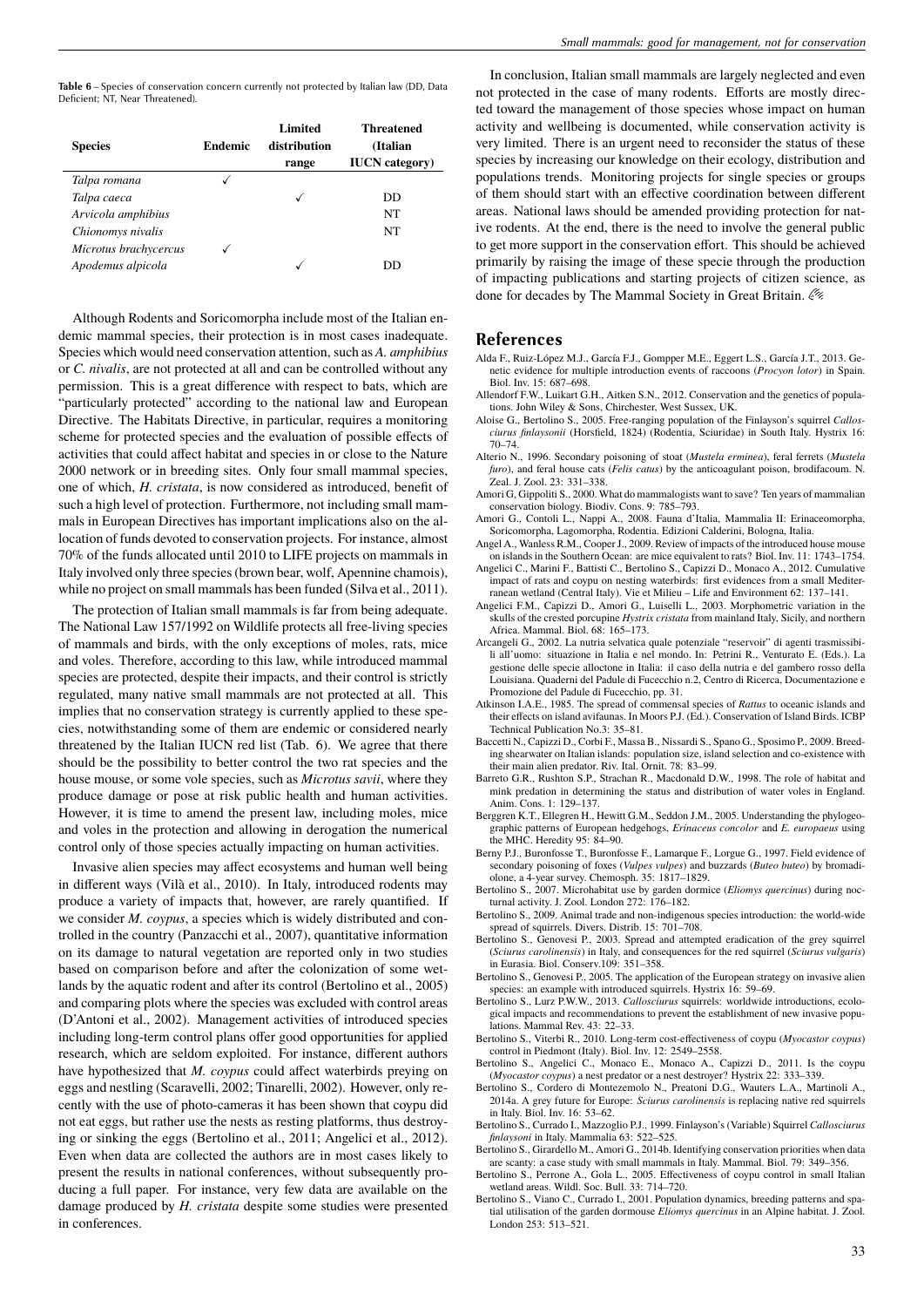- Bertolino S., Vizzini A., Wauters L.A., Tosi G., 2004. Consumption of hypogeous and epigeous fungi by the red squirrel (*Sciurus vulgaris*) in subalpine conifer forests. Forest Ecol. Manag. 202: 227–233.
- Bollo E., Pregel P., Gennero S., Pizzoni E., Rosati S., Nebbia P., Biolatti B., 2003. Health status of a population of nutria (*Myocastor coypus*) living in a protected area in Italy. Res. Vet. Sci. 75: 21–25.
- Brakes C.R., Smith R.H., 2005. Exposure of non-target small mammals to rodenticides: short-term effects, recovery and implications for secondary poisoning. J. Appl. Ecol. 42: 118–128.
- Brown P.R., Singleton G.R., 1998. Efficacy of brodifacoum to control house mice, *Mus domesticus*, in wheat crops in Southern Australia. Crop Prot. 17: 345–352.
- Buckle A., 2011. Anticoagulant resistance in the UK and a new guideline for the management of resistant infestations of Norway rats (*Rattus norvegicus* Berk.). Julius-Kühn-Archiv 432: 61–62.
- Capizzi D., Luiselli L., 1996a. Feeding relationships and competitive interactions between phylogenetically unrelated predators (owls and snakes). Acta Oecol. 17: 265–284.
- Capizzi D., Luiselli L., 1996b. Ecological relationships between small mammals and age of coppice in an oak-mixed forest in central Italy. Rev. Ecol. 51: 277–291.
- Capizzi D., Battistini M., Amori G., 2002. Analysis of the Hazel dormouse, *Muscardinus avellanarius*, distribution in a Mediterranean fragmented woodland. Ital. J. Zool. 69:  $25-31$
- Capizzi D., Battistini M., Amori G., 2003. Effects of habitat fragmentation and forest management on the distribution of the edible dormouse *Glis glis*. Acta Theriol. 48: 359–371.
- Capizzi D., Santini L., 2007. I Roditori italiani. Ecologia, impatto sulle attività umane e
- sugli ecosistemi, gestione delle popolazioni. Antonio Delfino Editore, Rome, Italy. Capizzi D., Baccetti N., Sposimo P., 2010. Prioritizing rat eradication on islands by cost and effectiveness to protect nesting seabirds. Biol. Cons. 14: 1716–1727.
- Capizzi D., Castiglia R., Colangelo P., 2013. Monitoring rodent resistance to anticoagulants in Italy. In: Bertolino S., Capizzi D., Colangelo P., Mori E., Scaravelli D. (Eds.). I Piccoli Mammiferi in un mondo che cambia. Atti del II Convegno sui Piccoli Mammiferi, 24-25 Novembre 2013, Ercolano (Naples), Italy, p. 13.
- Capizzi D., Bertolino S., Mortelliti A., 2014. Rating the rat: global patterns and research priorities in impacts and management of rodent pests. Mammal Rev. 44: 148–162.
- Caroli L., Capizzi D., Luiselli L., 2000. Reproductive strategies and life-history traits of the Savi's pine vole, *Microtus savii*. Zool. Sci. 17: 209–216.
- Castiglia R., Annesi F., Aloise G., Amori G., 2007. Mitochondrial DNA reveals different phylogeographic structures in the water shrews *Neomys anomalus* and *N. fodiens* (Insectivora: Soricidae) in Europe. J. Zool. Syst. Evol. Res. 45: 255–262.
- Castiglia R., Annesi F., Aloise G., Amori G., 2008. Systematics of the *Microtus savii* complex (Rodentia, Cricetidae) via mitochondrial DNA analyses: paraphyly and pattern of sex chromosome evolution, Mol. Phyl. Evol. 46: 1157–1164.
- Čepelka L., Suchomel J., Purchart L., Heroldovà M., 2011. Small mammals diversity in the Beskydy Mts. forest ecosystems subject to different forms of management. Beskydy 4: 101–108.
- Churchfield S., Barber J., Quinn C., 2000. A new survey method for water shrews (*Neomys fodiens*) using baited tubes. Mammal Rev. 30: 249–254.
- Colangelo P., Bannikova A.A., Kryštufek B., Lebedev V.S., Annesi F., Capanna E., Loy A., 2010. Molecular systematics and evolutionary biogeography of the genus Talpa (Soricomorpha: Talpidae). Mol. Phyl. Evol. 55: 372–380.
- Colangelo P., Aloise G., Franchini P., Annesi F., Amori G., 2012. Mitochondrial DNA reveals hidden diversity and an ancestral lineage of the bank vole in the Italian peninsula. J. Zool. London 287: 41–52.
- Colangelo P., Abiadh A., Aloise G., Amori G., Capizzi D., Vasa E., Annesi F., Castiglia R., 2015. Mitochondrial phylogeography of the black rat supports a single invasion of the western Mediterranean basin. Biol. Inv. 17: 1859–1868. doi:10.1007/s10530-015-0842-2
- Corti M., Loy A., 1987. Morphometric divergence in Southern European moles (Insectivora, Talpidae). Bollettino di Zoologia 54: 187–191.
- Currado I., 1993. Lo scoiattolo grigio americano (*Sciurus carolinensis* Gmelin), nuovo nemico per l'arboricoltura da legno in Italia (Rodentia: Sciuridae). Convegno Arboricoltura da Legno e politiche comunitarie, Tempio Pausania (OT), Italy: 85–94.
- Currado I., Mazzoglio P.J., Amori G., Wauters L. 1997. Rischi biologici delle introduzioni: il caso dello Scoiattolo grigio in Italia (*Sciurus carolinensis* Gmelin, 1788). In: Spagnesi M., Toso S. Genovesi P. (Eds). Atti del III Convegno dei Biologi della Selvaggina, Suppl. Ric. Biol. Selvaggina 27: 277–284.
- D'Antoni S., Pacini A., Cocchieri G., Pittiglio C., Reggiani G., 2002. L'impatto della nutria (*Myocastor coypus*) nella Riserva Naturale Tevere-Farfa (RM). In: Petrini R., Venturato E. (Eds.). La gestione delle specie alloctone in Italia: il caso della nutria e del gambero rosso della Louisiana. Quaderni del Padule di Fucecchio n.2, Centro di Ricerca, Documentazione e Promozione del Padule di Fucecchio, pp. 41–50.
- Davenport K., Collins J., 2011. European code of conduct on pets and invasive alien species. T-PVS/Inf (2011) 1 rev, Strasbourg, France. Available from http://www.<br>nonnativespecies.org/downloadDocument.cfm?id=946[3 July 2015].<br>Delibes-Mateos M., Smith A.T., Slobodchikoff C.N., Swenson J.E., 2011. The para
- of keystone species persecuted as pests: a call for the conservation of abundant small mammals in their native range. Biol. Cons. 144: 1335–1346.
- Dickman C.R., 1999. Rodent-ecosystem relationships: a review. In: Singleton G.R., Hinds L., Leirs H., Zhang Z. (Eds.). Ecologically Based Rodent Management., Australian Centre for International Agricultural Research, Canberra, pp. 113–133.
- Di Febbraro M., Loy A., 2014. A new method based on indirect evidences to infer activity pattern in moles. A test on the blind mole in Central Apennines. Folia Zool. 63: 116– 121.
- Dlugosch K.M., Parker I.M., 2008. Founding events in species invasions: genetic variation, adaptive evolution, and the role of multiple introductions. Mol. Ecol. 17: 431–449. Ferguson J.W.H., 2002. On the use of genetic divergence for identifying species. Biol. J.
- Linn. Soc. 75: 509–516. Feuda R., Bannikova A.A., Zemlemerova E.D., Di Febbraro M., Loy A., Hutterer R., Aloise G., Zykov A.E., Annesi F., Colangelo P., 2015. Tracing the evolutionary history of *Talpa europaea* through mtDNA phylogeography and species distribution modelling. Biol. J. Linn. Soc. 114: 495–512.
- Ficetola G.F., Bonin A., Miaud C., 2008. Population genetics reveals origin and number of founders in a biological invasion. Mol. Ecol. 17: 773–782.
- Filippucci M.G., Simson S., 1996. Allozyme variation and divergence in Erinaceidae (Mammalia: Insectivora). Israel J. Zool. 42: 335–345.
- Fitzpatrick B.M., Fordyce J.A., Niemiller M.L., Reynolds R.G., 2011. What can DNA tell us about biological invasions? Biol. Inv. 14: 245–253.
- Forcina G., Panayides P., Guerrini M., Mori E., Gupta B.K., Al-Sheikhly O.F., Mansoori J., Khaliq I., Rank D.N., Parasharya B.M., Khan A.A., Hadjigerou P., Barbanera F., 2012. Molecular evolution of the Asian francolins (*Francolinus*, Galliformes): a modern reappraisal of a classic study in speciation. Mol. Phyl. Evol. 65: 523–534.
- Fournier-Chambrillon C., Berny P.J., Coiffier O., Barbedienne P., Dassé B., Delas G., Galineau H., Mazet A., Pouzenc P., Rosoux R., Fournier P., 2004. Evidence of secondary poisoning of free-ranging riparian mustelids by anticoagulant rodenticides in France: implications for conservation of European mink (*Mustela lutreola*). J. Wildl. Dis. 40: 688–695.
- Genovesi P., Shine C., 2004. European Strategy on Invasive Alien Species. Nature and Environment, n. 137. Council of Europe publishing, Strasbourg, 67 pp.
- Genovesi P., Carboneras C., Vilà M., Walton P., 2014. EU adopts innovative legislation on invasive species: a step towards a global response to biological invasions? Biol. Inv. 17(5): 1307–1311. doi:10.1007/s10530-014-0817-8
- Gippoliti S., 2013. Checklist sulle specie di mammiferi italiani (esclusi Mysticeti e Odontoceti): un contributo per la conservazione della biodiversità. Boll. Mus. Civ. St. Nat. Verona 37: 1–23.
- Gippoliti S., Groves C.P., 2013. "Taxonomic inflation" in the historical context of mammalogy and conservation. Hystrix 24: 8–11.
- Gippoliti S, Cotterill F.P.D., Groves C.P., 2013. Mammal taxonomy without taxonomists: a reply to Zachos and Lovari. Hystrix 24: 145–147.
- Gippoliti S., Amori G., Castiglia R., Colangelo P., Capanna E., 2014. The relevance of Italian museum collections for research and conservation: the case of mammals. Rend. Fis. Acc. Lincei, 25: 351–357.
- Gornung E., Bizzoco D., Castiglia R., Colangelo P., 2010. Comparative cytogenetic and genetic study of two Italian populations of the garden dormouse *Elyomys quercinus* (Sciur-omorpha: Gliridae). Ital. J. Zool. 77: 137–143.
- Greenwood A., Churchfield S., Hickey C., 2002. Geographical distribution and habitat occurrence of the water shrew (*Neomys fodiens*) in the Weald of South-East England. Mammal Rev. 32: 40–50.
- Grill A., Amori G., Aloise G., Lisi I., Tosi G., Wauters L.A., Randi E., 2009. Molecular phylogeography of European *Sciurus vulgaris*: refuge within refugia? Mol. Ecol. 18: 2687–2699.
- Gurnell J., Wauters L.A., Lurz P.W., Tosi G., 2004. Alien species and interspecific competition: effects of introduced eastern grey squirrels on red squirrel population dynamics. J. Anim. Ecol. 73: 26–35.
- Handley L.J.L., Estoup A., Evans D.M., Thomas C.E., Lombaert E., Facon B., Aebi A., Roy H.E., 2011. Ecological genetics of invasive alien species. BioControl 56: 409–428.
- Harris D.B., 2009. Review of negative effects of introduced rodents on small mammals on islands. Biol. Inv. 11: 1611–1630.
- Hewitt G.M., 2004. Genetic consequences of climatic oscillations in the Quaternary. Phil. Trans. R. Soc. London 359: 183–195.
- Hoare J.M., Hare K.M., 2006. The impact of brodifacoum on non-target wildlife: gaps in knowledge. N. Zeal. J. Zool. 30: 157–167.
- Horskins K., White J., Wilson J., 1998. Habitat usage of *Rattus rattus* in Australian macadamia orchard systems: Implications for management. Crop Prot. 17: 359–364.
- Hulme P.E., Vilà M., Nentwig W., Pyšek P., 2010. Are the aliens taking over? Invasive species and their increasing impact on biodiversity. Atlas of Biodiversity Risk. Pensoft, Sofia and Moscow: 132–133.
- Iordan F., Rushton S.P., Macdonald D.W., Bonesi L., 2012. Predicting the spread of feral populations of the American mink in Italy: is it too late for eradication? Biol. Inv. 14: 1895–1908.
- Jacobs D., Cotterill F.P.D., Taylor P.J., Aulagnier S., Nagy Z., Karataş A., 2008. *Rhinolophus blasii*. In: IUCN, 2013. IUCN Red List of Threatened Species. Version 2013.2. Available from www.iucnredlist.org [25 November 2013].
- Janos D.P., Sahley C.T., Emmons L.H., 1995. Rodents dispersal of vescicular–arbuscular mycorrhizal fungi in Amazonian Peru. Ecology 76: 1852–1858.
- Jones A.G., Chown S.L., Gaston K.J., 2003. Introduced house mouse as a conservation concern on Gough Island. Biol. Cons. 12: 2107–2119.
- Kotsakis T., Ruschioni E., 1984. I microvertebrati di un insediamento dell'Età del Ferro presso Tortoreto (Teramo, Italia centrale). Atti della Accademia nazionale dei Lincei. Rendiconti. Classe di scienze fisiche, matematiche e naturali, 76: 295–304.
- Kryštufek B., Koren T., Engelberger S., Horvàth G.F., Purger J.J., Arslan A., Chişamera G., Murariu D., 2014. Fossorial morphotype does not make a species in water voles. Mammalia, doi:10.1515/mammalia-2014-0059.
- Lambert M., Quy R., Smith R., Cowan D., 2008. The effect of habitat management on home-range size and survival of rural Norway rat populations. J. Appl. Ecol. 45: 1753– 1761.
- Langton S.D., Cowan D.P., Meyer A.N., 2001. The occurrence of commensal rodents in dwellings as revealed by the 1996 English House Condition Survey. J. Appl. Ecol. 38: 699–709.
- Lapini L., Scaravelli D., 1993. Preliminary data on the muskrat *Ondatra zibeticus* (Linneo, 1766) in North-eastern Italy (Mammalia, Rodentia, Arvicolidae). In: Spagnesi M., Randi E. (Eds.). Proceedings of the VII Congress of the Association A. Ghigi for the Biology and Conservation of Vertebrates. Supplemento Ricerche della Biologia della Selvaggina 21, Bologna, Italy, pp. 249–252.
- Leirs H., Lodal J., Knorr M., 2004. Factors correlated with the presence of rodents on outdoor pig farms in Denmark and suggestions for management strategies. NJAS - Wageningen J. Life Sci. 52: 145–159.
- Leis S.A., Leslie D.M., Engle D.M., Fehmi J.S., 2008. Small mammals as indicators of short-term and long-term disturbance in mixed prairie. Environm. Monitor. Ass. 137: 75–84.
- Long J.L., 2003. Introduced mammals of the world: their history, distribution and influence. CSIRO Publishing: Melbourne, Australia.
- Markovà S., Searle J.B., Kotlìk P., 2014. Relaxed functional constraints on triplicate *α*globin gene in the bank vole suggest a different evolutionary history from other rodents. Heredity 113: 64–73.
- Martinoli A., Bertolino S., Preatoni D.G., Balduzzi A., Marsan A., Genovesi P., Tosi G., Wauters L.A., 2010. Headcount 2010: the multiplication of the grey squirrel population introduced to Italy. Hystrix, Ital. J. Mamm. 21: 127–136.
- Masseti M., Albarella U., De Grossi Mazzorin J., 2010. The crested porcupine, *Hystrix cristata* L., 1758, in Italy. Anthropozool. 45: 27–42.